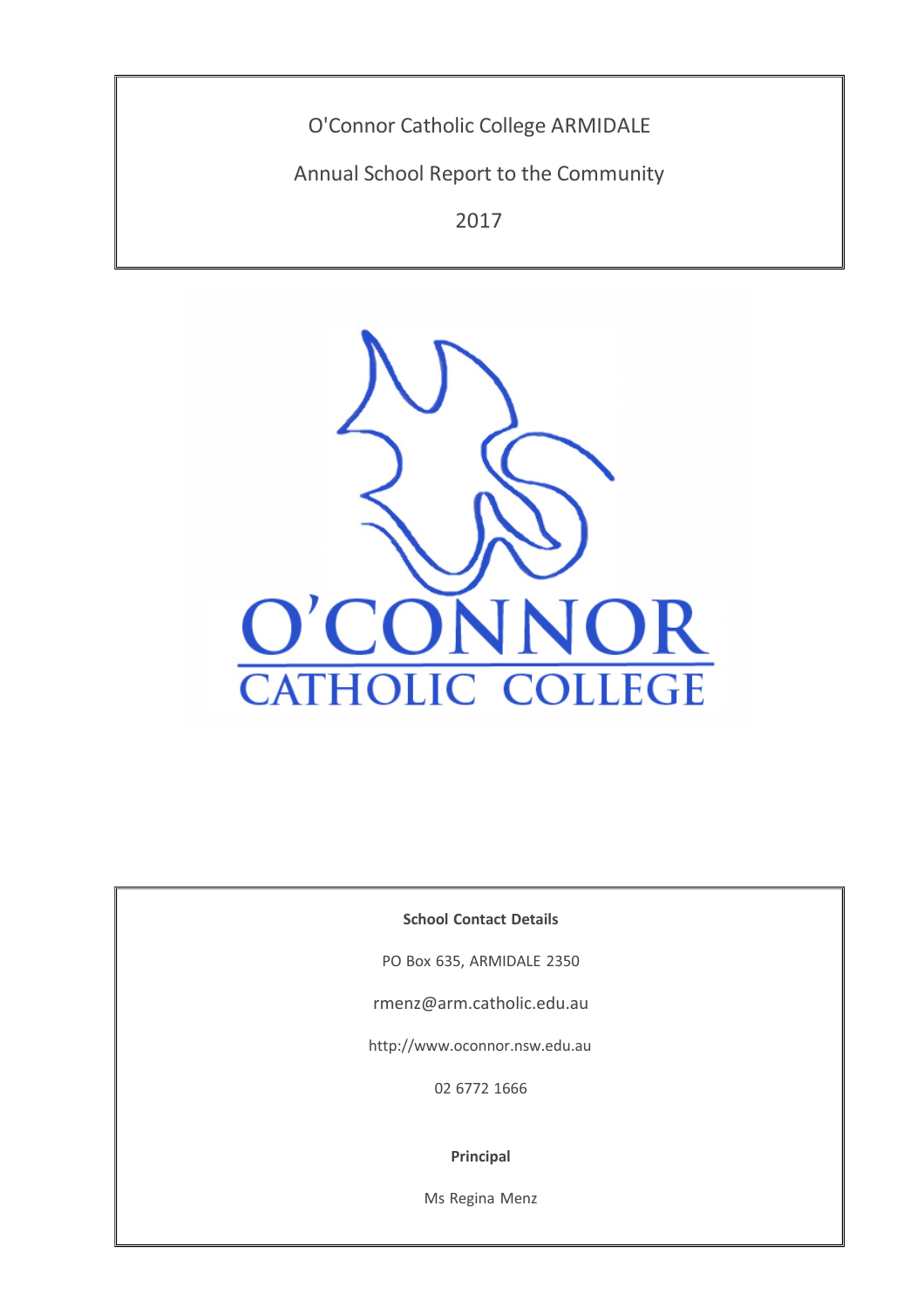# **ABOUT THIS REPORT**

O'Connor Catholic College is registered by the New South Wales Education Standards Authority (NESA). The Catholic Schools Office, Armidale the 'approved authority' for the Registration System formed under Section 39 of the Education Act 1990 (NSW).

The *Annual School Report to the Community* provides parents and the wider College community with fair, reliable and objective information about College performance measures and policies, as determined by the Minister for Education. The *Report* also outlines information about initiatives and developments of major interest and importance during the year and the achievements arising from the implementation of the College's Annual Improvement Plan.

The *Report* demonstrates accountability to regulatory bodies, the College community and the Catholic Schools Office, Armidale. This *Report* has been approved by the Catholic Schools Office, Armidale in consultation with the School Consultant who monitors that the College has appropriate processes in place to ensure compliance with all NESA requirements for Registration and Accreditation.

This *Report* complements and is supplementary to College newsletters and other regular communications. Further information about the College may be obtained by contacting the College or by visiting the College's website.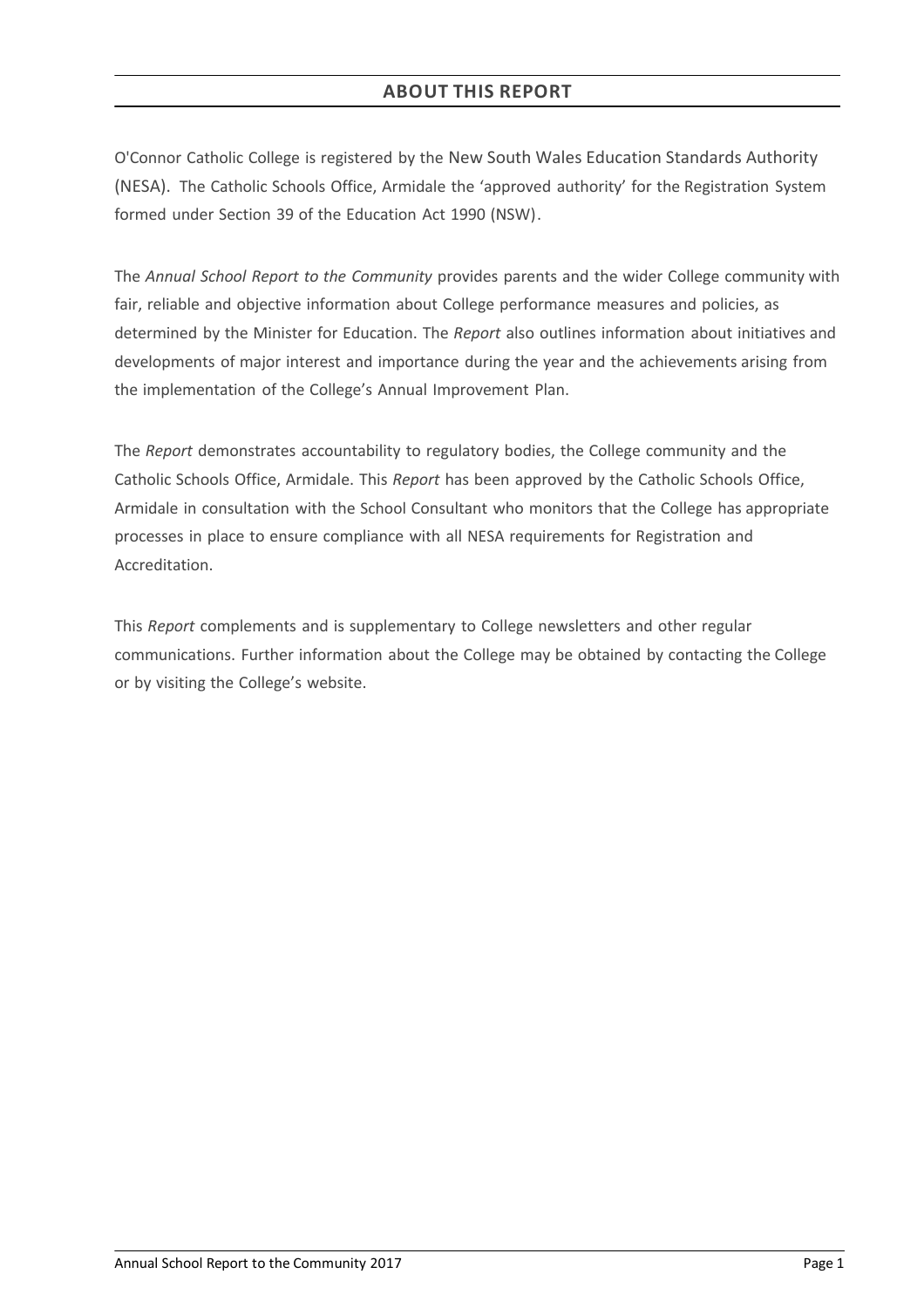## **Principal's Message**

O'Connor Catholic College is founded on faith and focussed on learning. Our vision is a faith filled community working collaboratively to enhance the learning for all, resulting in students who are creative, confident and informed ready to make a real difference in our world. We believe that everyone can learn, not at the same time or in the same way and we create learning opportunities for everyone. For us, learning encompasses our faith learning so integral to our mission as a Catholic school, academic learning so that every student achieves the best learning outcomes and wellbeing and resilience skills so important for a healthy, balanced life.

Our increasing enrolments has allowed us to expand the subject choices for students including languages as an elective and STEM integrated throughout the Technology curriculum. We are increasing the opportunities for teachers to co-teach and invested significantly in agile furniture to enhance collaboration.

Pastoral Academic Care (PAC) was enhanced and embedded throughout the school. Teachers worked with students in their PAC class in a coaching model and were engaged in learning conversations focussed on goal setting and learning growth.

## **Parent Body Message**

2017 has been a challenging year for the O'Connor Catholic College advisory committee. This has been an interim year as we make the transition from a traditional school board to an advisory committee.

During the year we have welcomed our new Principal Regina Menz and we thank her for bring a new outlook to the school and reminding us that "O'Connor Catholic College is founded on faith and focussed on learning. Our vision is a faith filled community working collaboratively to enhance the learning for all, resulting in students who are creative, confident and informed people ready to make a real difference in our world. We believe that everyone can learn, not at the same time or in the same way and we create learning opportunities for everyone".

With this in mind and the Year 12 motto of "BE" we have embraced our challenges, continued to make our school financially sustainable, continued in our master planning for the future material needs of our students, formed new advisory sub committees for education, finance and infrastructure and worked with the staff to give our children the best education possible.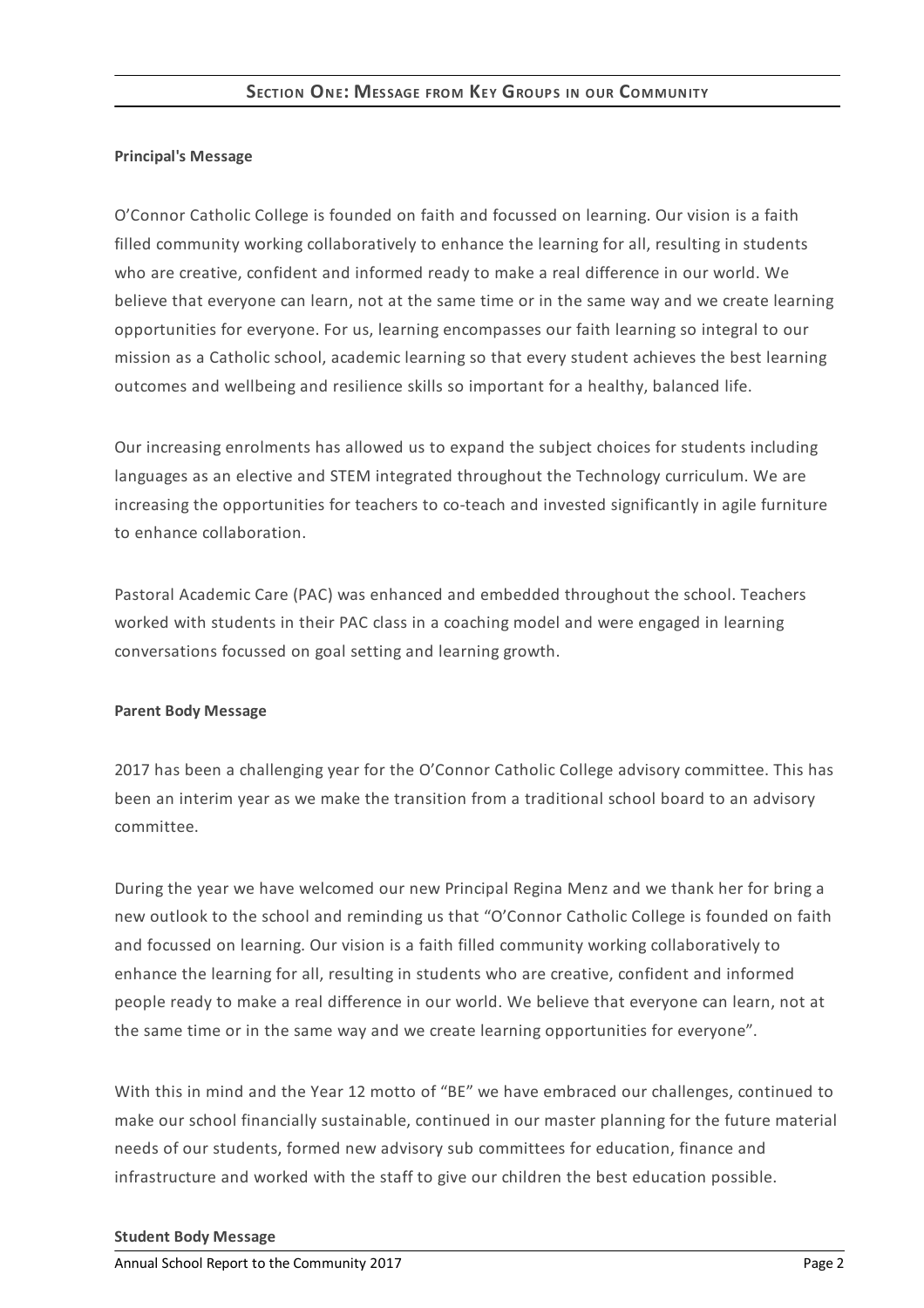It was a privilege to be elected as part of the 2017 student leadership team and to work alongside my fellow leaders to lead the College Community

At the first College Liturgy for the year, the leadership team and I presented the new theme for 2017. 'BE'. This theme is one that can easily be related to every aspect of life. It is simple but powerful, empowering, broad, and full of potential. It ignites confidence and creativity in students. We invited students to push themselves, to be the best people they could possibly be, full of love, acceptance, adventure, faith, inquisition, drive and happiness.

I believe future leaders will strive at O'Connor due to the support network that will surround them and I wish the College success in its future of educating students and creating confident leaders. The strong relationship between the staff and students enhances the school atmosphere and provides guidance for students to lead their lives in a loving way and to respect their peers throughout their life.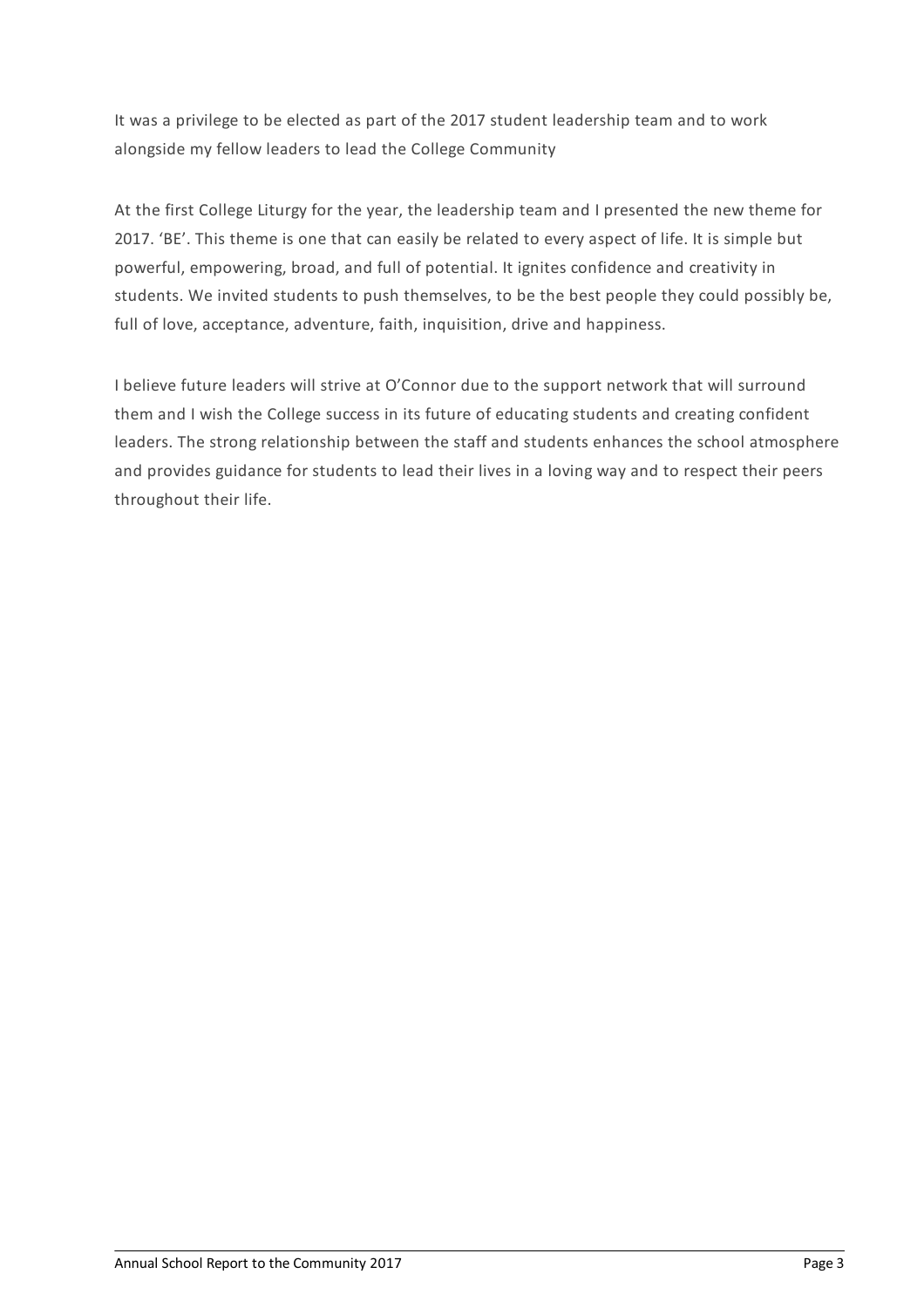O'Connor Catholic College is a Catholic systemic Co-educational College located in ARMIDALE.

O'Connor Catholic College is a Catholic systemic, co-educational college located in Armidale. The College has four Catholic feeder schools and covers parishes in Armidale, Uralla, Guyra and Walcha.

The vast majority of students come from European cultures and backgrounds. The largest othe group is our Aboriginal students who make up approximately 8 to 10 % of the student population.

The College has excellent learning and teaching environments and resources. In 2017, the College invested in agile furniture to create more flexible spaces for learning to occur. STEM and ICT are well resourced and add to students access to the wider world. Teachers plan engaging lessons centred on developing skills of creativity, critical thinking and collaboration in our students.

The College was established through the amalgamation of St Ursula's Convent and De La Salle College. In 2017, a Lasallian Youth Minister was employed to work with students. Ties with the Lasallian have always been strong and this year we renewed our ties with our Ursuline community through school visits.

Special College Events included:

- Founders Day. Students from St Ursula's Kingsgrove attended and added to our celebrations.
- **NAIDOC Week Celebrations**
- ANZAC Day Commemoration which included a special tribute to Eleanor McGlade, an Ursuline student who served as a nurse and was killed in the Bangka Island Massacre in WWII
- Sporting Events. Students have the opportunity to progress through to State and National representation.
- MusicEnsembles including Jazz Band, Guitar Ensemble and Orchestra.
- Opportunities in Dance elective course (Stage 5 and 6) as well as extra-curricular opportunities.
- Fundraising for Caritas and Catholic Missions
- Competitions in a range of areas including Math, Science and Engineering, Speech and Critical Thinking.

The College works closely with the Catholic primary schools in the Diocese with combined Masses, end of year celebrations and an extensive program for students entering high school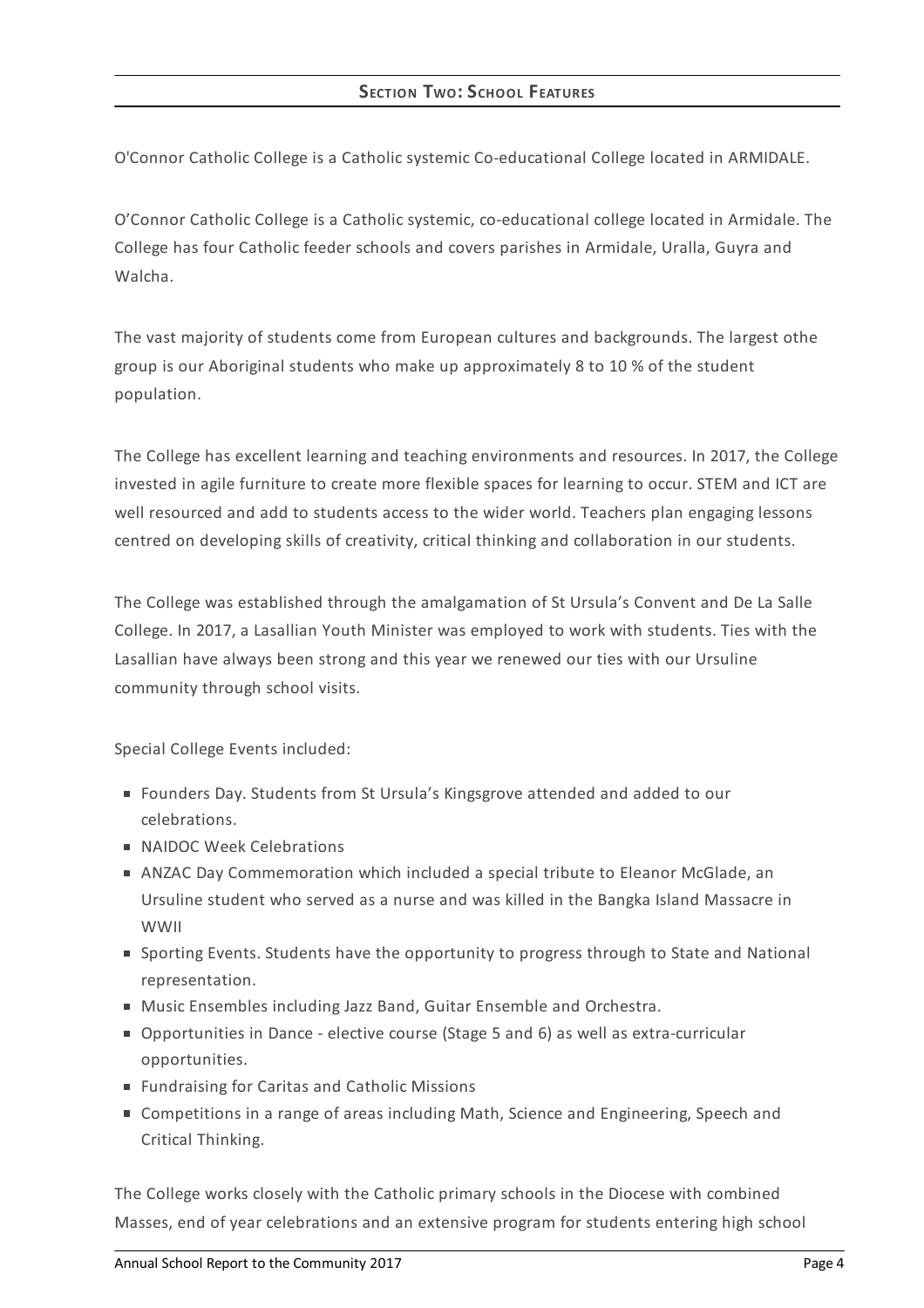(STEP Program - Stage Three Enrichment Program).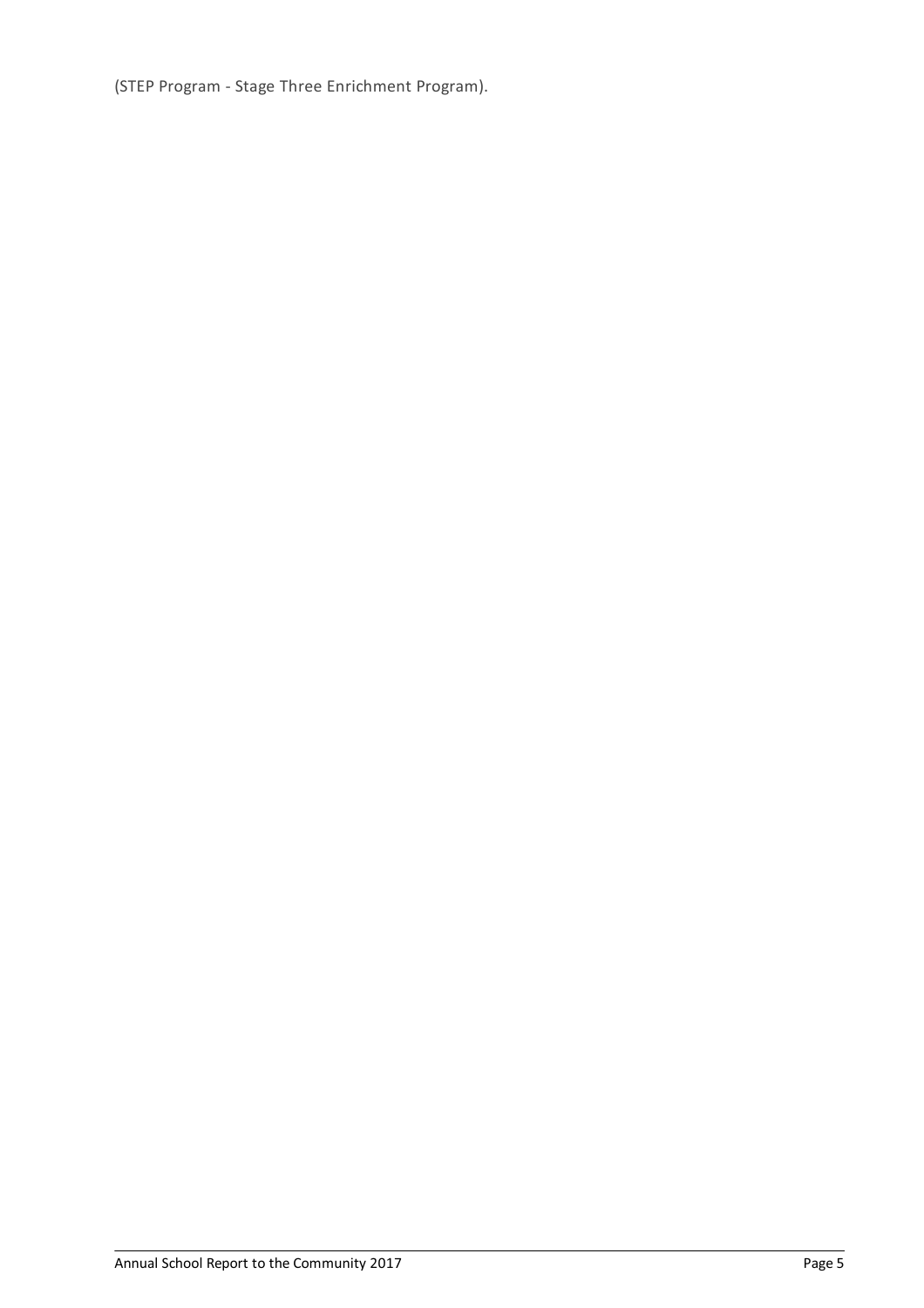# **SECTION THREE: STUDEN T PROFILE**

### **Student Enrolment**

The College caters for students in Year 7 to Year 12. Students attending this College come from a variety of backgrounds. The following information describes the student profile for 2017:

| <b>Girls</b> | <b>Boys</b> | LBOTE* | <b>Total Students</b> |
|--------------|-------------|--------|-----------------------|
| 261          | 249         | --     | 510                   |

\* Language Background Other than English

### **Student Retention**

Of the students who completed Year 10 in 2015, 51% completed Year 12 in 2017.

## **Enrolment Policy**

The Diocese of Armidale adheres to the policy as endorsed by the Bishops Commission for Catholic Schools 'Enrolment of Students in the Catholic Systemic Schools of the Diocese of Armidale'*[.](http://www.ceosyd.catholic.edu.au/About/Pages/pol-pos-papers.aspx)* The Catholic Schools Office Armidale monitors the implementation of this policy. The policy has been developed in the context of government and system requirements. Children from families who are prepared to support the ethos and values of the Catholic Church may be considered eligible for enrolment. A pastoral approach is adopted for parents experiencing genuine difficulty with the payment of fees.

This school does not have any enrolment policies or support documents in addition to the Bishop's Commission for Catholic Schools 'Enrolment Policy' for schools in the Diocese of Armidale. This policy is available on the Armidale Catholic Schools Office website at;

http://www.arm.catholic.edu.au

#### **Student Attendance Rates**

The average student attendance rate for 2017 was 83.67%. Attendance rates disaggregated by Year group are shown in the following table.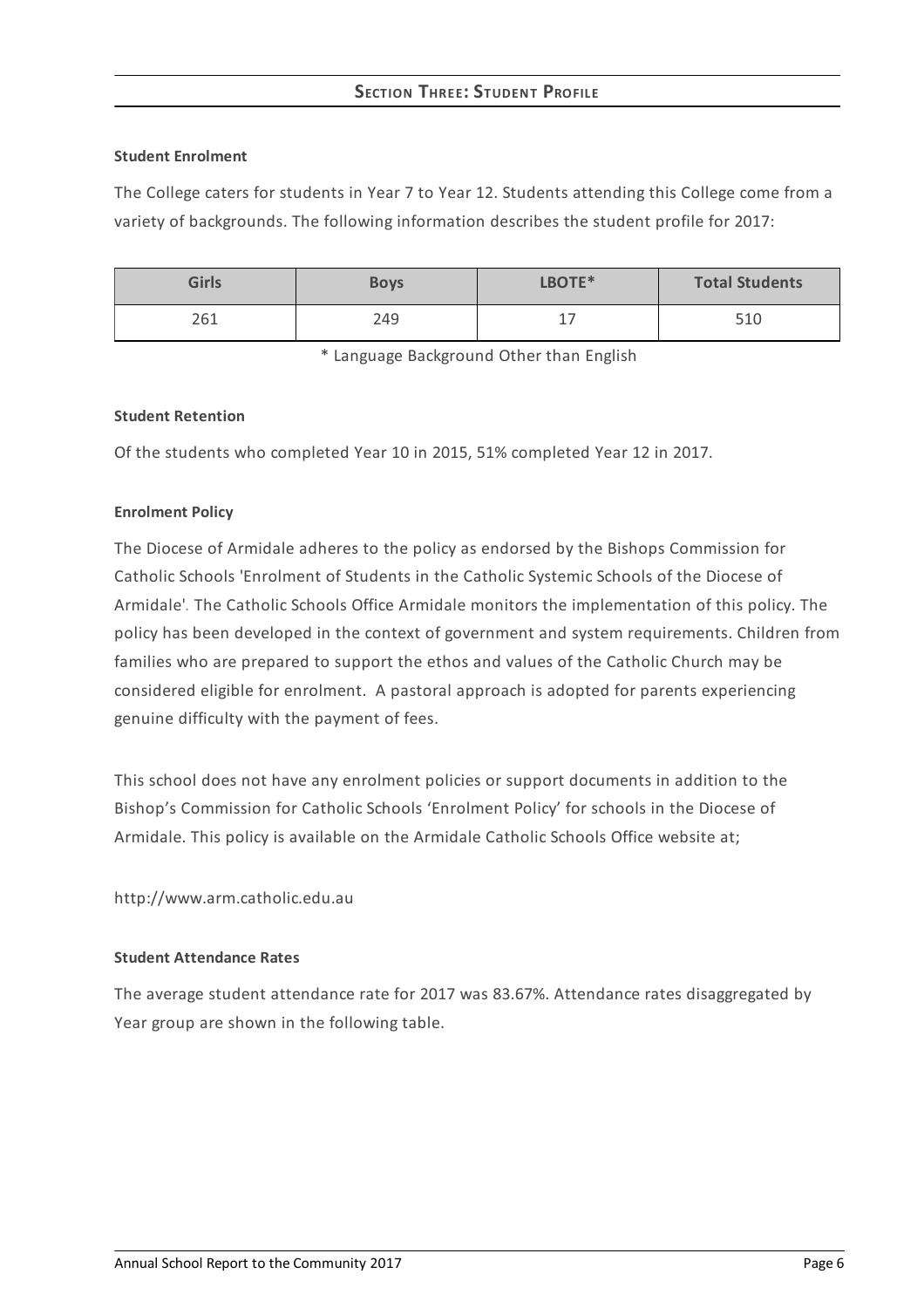| <b>Attendance rates by Year group</b> |        |  |  |  |
|---------------------------------------|--------|--|--|--|
| Year 7                                | 90.00% |  |  |  |
| Year 8                                | 87.00% |  |  |  |
| Year 9                                | 86.00% |  |  |  |
| Year 10                               | 85.00% |  |  |  |
| Year 11                               | 83.00% |  |  |  |
| Year 12                               | 71.00% |  |  |  |

## **Managing Student Non-Attendance**

Regular attendance at school is essential if students are to maximise their potential. The College, in partnership with parents, is responsible for promoting the regular attendance of students. While parents are legally responsible for the regular attendance of their children, College staff, as part of their duty of care, monitor part or whole day absences.

College staff, under the Principal's leadership, support the regular attendance of students by:

- providing a caring teaching and learning environment which fosters students' sense of wellbeing and belonging to the school community;
- monitoring engagement of individual students in their learning and identifying strategies to enhance engagement;
- maintaining accurate records of student attendance;
- recognising and rewarding excellent and improved student attendance;
- implementing programs and practices to address attendance issues when they arise.

The Principal is responsible for supporting the regular attendance of students by ensuring that:

- parents and students are regularly informed of attendance requirements and the consequences of unsatisfactory attendance;
- all cases of unsatisfactory attendance and part or full day absences from school are investigated promptly and that appropriate intervention strategies are implemented;
- intervention strategies for students with unsatisfactory attendance may include academic case management, social case management, referral to counselling and parent/carer involvement;
- the Director of Catholic Schools or designated Catholic Schools Office Armidale officer is provided with regular information about students for whom chronic non-attendance is an issue and for whom previous strategies have failed to restore regular attendance.

When the Catholic Schools Office Armidale is notified of a student for whom chronic nonattendance is an issue and previous strategies have failed the Principal and the School Consultant will convene a meeting with the family, the student, and other agencies, if required, to develop a Return to School Plan.

#### **Senior Secondary Outcomes**

The table below sets out the percentages of students undertaking vocational training in their senior years as well as those attaining the award of Higher School Certificate (or equivalent vocational education and training qualifications.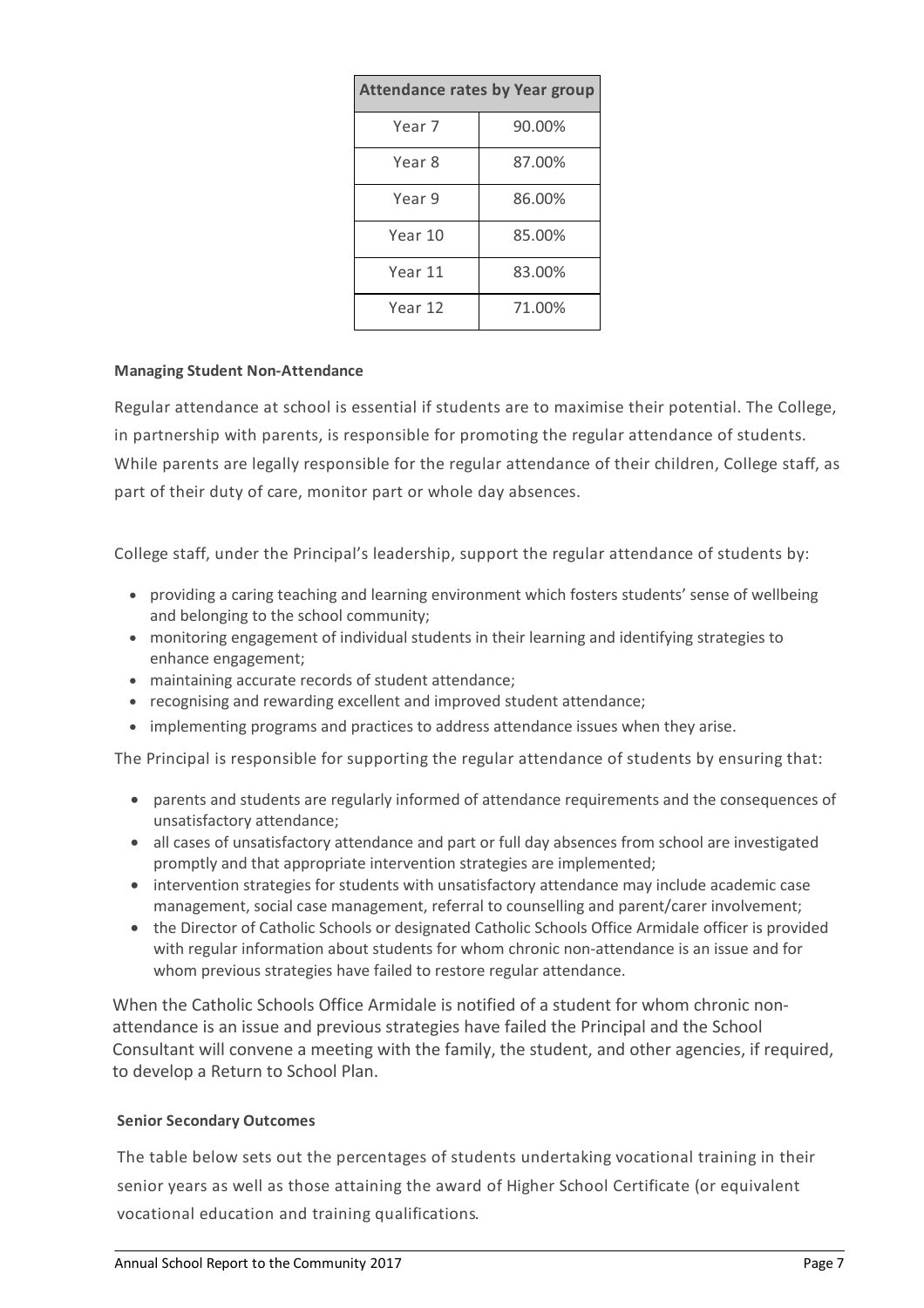| Senior Secondary Outcomes. Year 12 2013                                                                                          |      |
|----------------------------------------------------------------------------------------------------------------------------------|------|
| % of students undertaking vocational training or training in a trade<br>during the senior years of schooling.                    | 10%  |
| % of students attaining the award of Higher School Certificate or<br>equivalent vocational education and training qualification. | 100% |

# **Student Post School Destinations**

Each year the College collects destination data relating to the Year 12 student cohort. The table below sets out the percentages of students for the various categories.

| <b>Destination Data</b>                  | <b>University</b> | <b>TAFE / Other</b><br>institutions | <b>Workforce entry</b> | <b>Destination not</b><br>reported |
|------------------------------------------|-------------------|-------------------------------------|------------------------|------------------------------------|
| Year 12, 2017<br><b>Graduating Class</b> | 50%               | 15%                                 | 20%                    | 15%                                |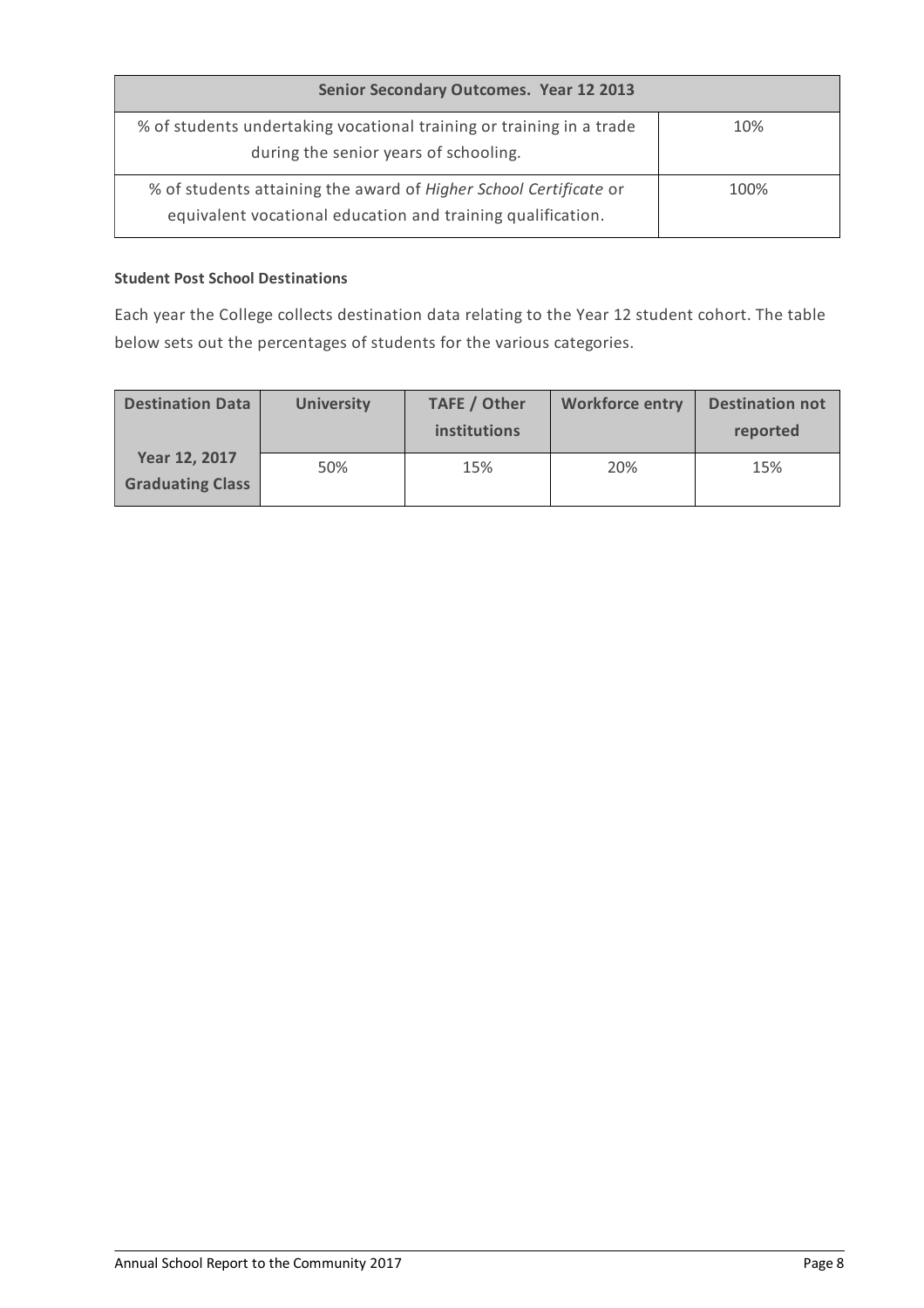| <b>Total Teaching Staff*</b> | <b>Total Non-Teaching Staff</b> | <b>Combined Total</b> |
|------------------------------|---------------------------------|-----------------------|
| $\Delta^-$                   | ١q                              | 66                    |

The following information describes the staffing profile for 2017:

\* This number includes 38 full-time teachers and 9 part-time teachers.

Percentage of staff who are Indigenous 4%

### **Professional Learning**

The ongoing professional development of each staff member is highly valued. Professional learning can take many forms including whole school staff days, subject specific in services, meetings and conferences and a range of professional learning programs provided by the Catholic Schools Office Armidale. The College takes responsibility for planning, implementing, evaluating and tracking of its staff professional learning and individual staff members take responsibility for their ongoing professional development. All teachers have been involved in professional learning opportunities during the year related to improving student outcomes.

The College held the equivalent of five staff developments days this year with areas of focus as follows:

|        | <b>Term 1</b> Staff Preparation Day |
|--------|-------------------------------------|
| Term 2 | <b>Pastoral Academic Care</b>       |
| Term 3 | Collaborative Learning Intiative    |
| Term 4 | <b>I</b> Reflective Practice        |

#### **Teacher Standards**

The following table sets out the number of teachers who fall into each of the categories determined by NESA: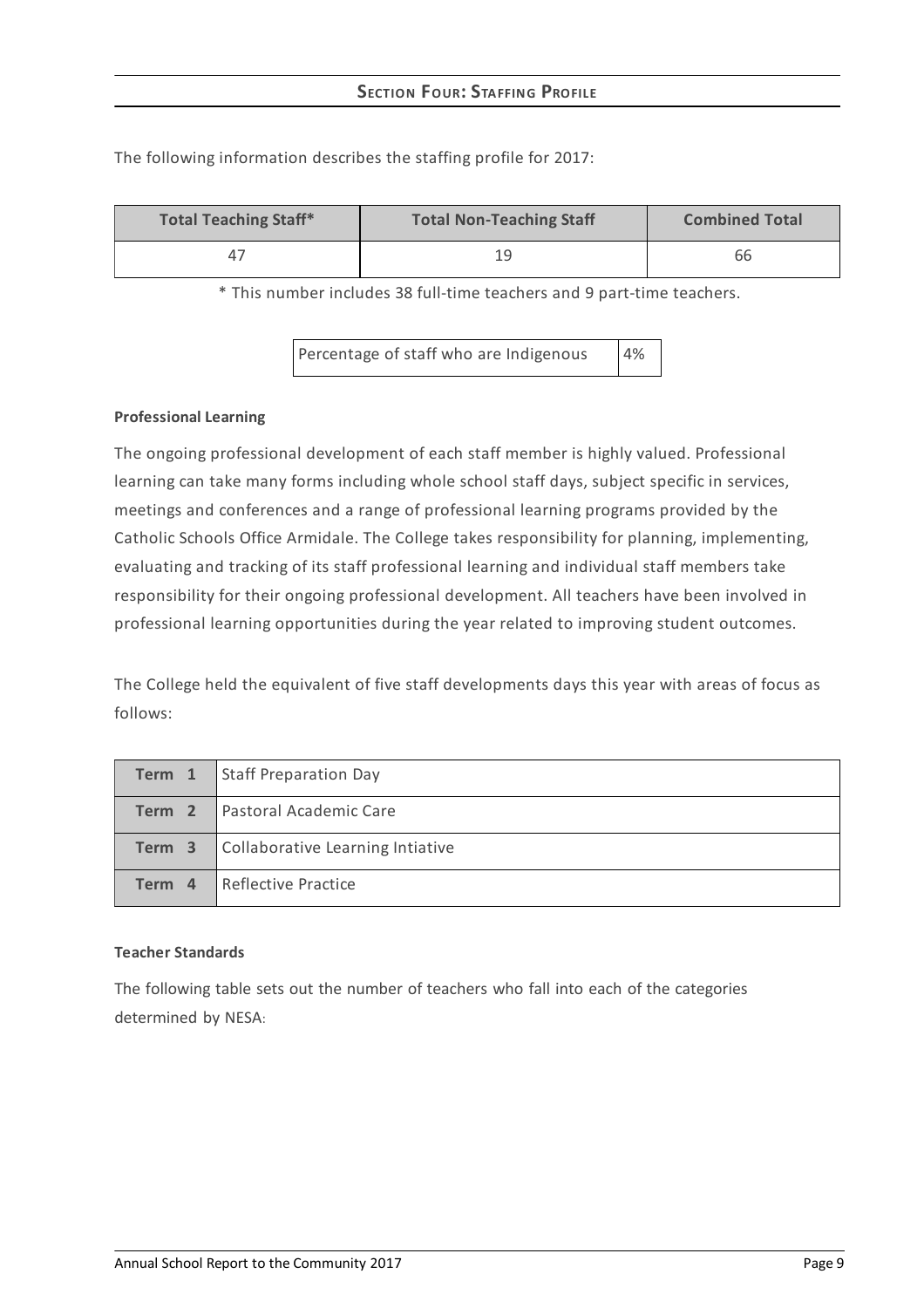| <b>Teacher Qualifications</b>                                                                                                                   | Number of<br><b>Teachers</b> |
|-------------------------------------------------------------------------------------------------------------------------------------------------|------------------------------|
| 1 Those having formal qualifications from a recognised higher education<br>institution or equivalent.                                           | 47                           |
| 2 Those having graduate qualifications but not a formal teaching qualification<br>from a recognised higher education institution or equivalent. |                              |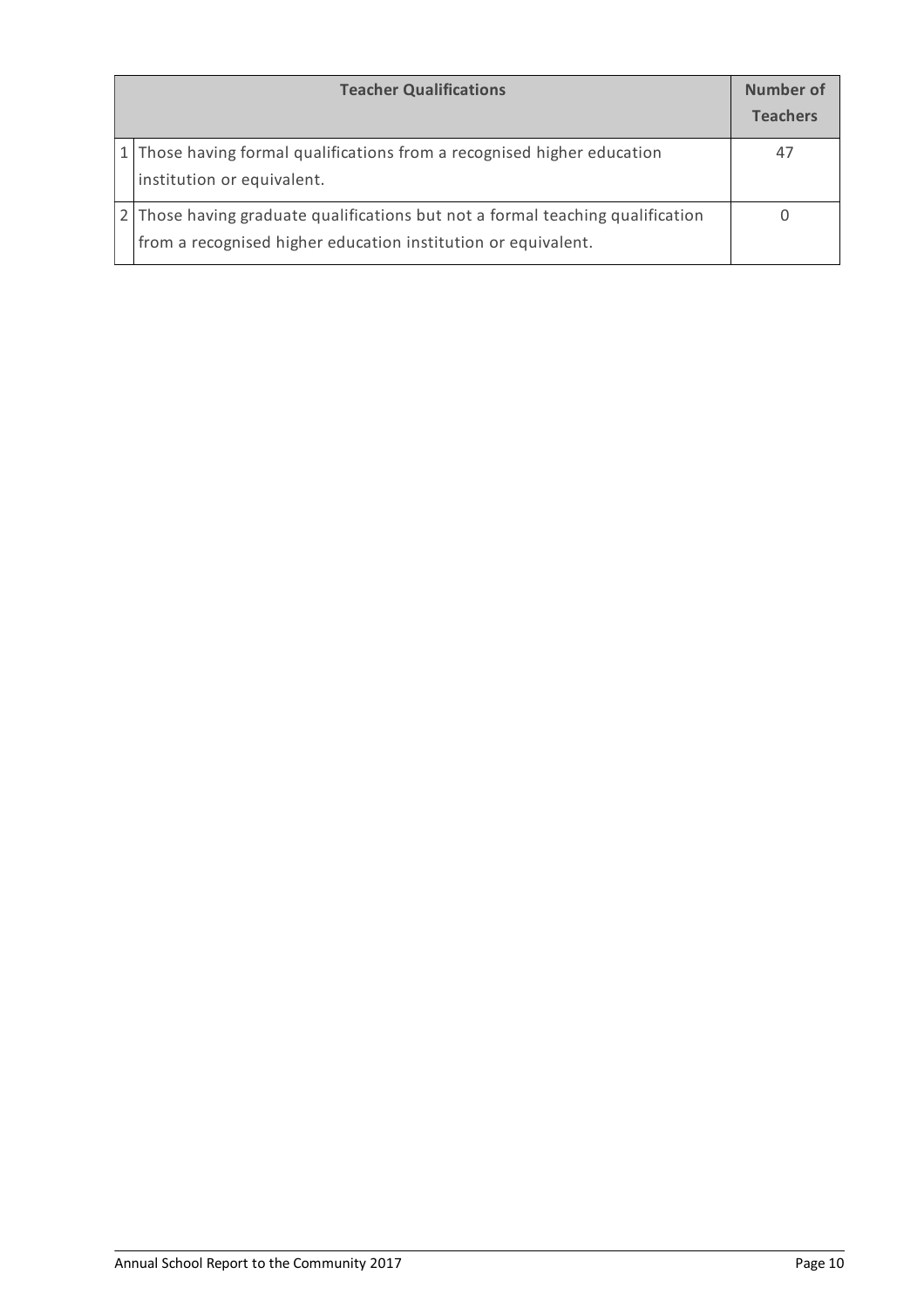O'Connor Catholic College follows the Armidale Diocesan Religious Education Curriculum and uses the student text *To Know, Worship and Love,* as authorised by the Bishop of Armidale, Michael Kennedy.

A weekly parish Mass is held in the College chapel. Students attend Mass as a year group at least once a term and as a whole school at least once a term. A year group acts as ambassadors at selected masses at the Cathedral joining the parish for Ash Wednesday, Catholic Schools Week, The Chrism Mass and the Feast of the Assumption. Year 10 made the pilgrimage to the Cathedral for Ash Wednesday and Year 7, celebrated by the Bishop, attended the Cathedral for Catholic Schools Week. All students have the opportunity for reconciliation before Easter thanks to Father Francis organising a number of the clergy. Prayer services for School Captains, Holy Thursday, ANZAC Day, Founders Day, St Vincent de Paul Winter and Christmas Appeals have become traditional ceremonies. The Chapel band known as the "Beatitudes" was formed in 2017 under the direction of Melita Roache and has greatly improved participation in hymns by providing modern and relevant liturgical music.

Apart from prayer and faith formation embedded in the curriculum, students in each year group attend a reflection day(s) once a year. In 2017, Year 11 attended The Australian Catholic Youth Festival in Sydney. Prayer is an integral part of morning pastoral and is systematic in terms as being printed on the morning messages. There is a Catholic youth group that meets after school on Fridays. Staff participate in prayer before meetings, attend a Staff Religious Education day (Core Catholic Values and Principles) and have the opportunity to attend Diocesan run retreat days. There is also a staff lenten group that meet on Thursday mornings during Lent. The Diocesan Spiritual Renewal Team conducted a staff twilight retreat at school in Term 4. In 2017 the school in conjunction with Lasallian Youth Services employed Olivia Moore as a Lasallian Youth Minister to assist with the faith life of the College.

Social Justice forms an integral part of the curriculum, with each year addressing some aspect of social justice at some stage. The year 8 program involves community service within Armidale. The senior retreat focusses on the plight of the poor and marginalised. Voluntary social justice groups such as St Vincent de Paul and Zonta are active at O'Connor organising the Vinnies Winter and Christmas appeal. O'Connor participates in the Caritas, Project Compassion each year. The "Paupers Banquet' is the major fund raiser for this. Students visit the elderly at Autumn Lodge on Fridays and cater for The Armidale Stroke Recovery Group once a term.

Students from O'Connor act as readers, servers and help with the music at Parish Mass. Students performed all the ministries including music from The Beatitudes once a term at Mass with Young People. Principal Regina Menz serves on the Parish Council.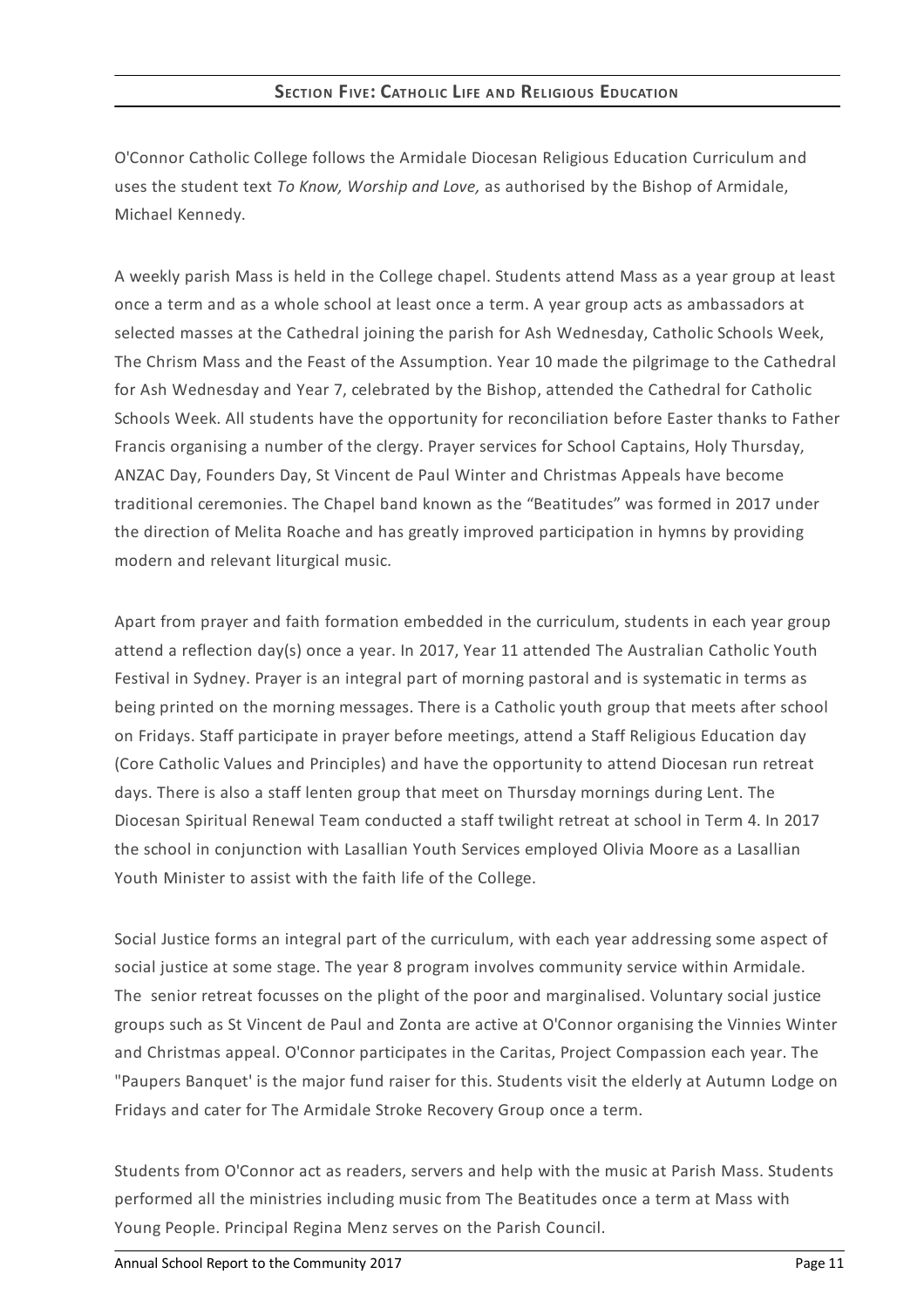# **SECTION SIX: CURRICULUM**

The College follows the NESA syllabus for each course offered as required for Registration and Accreditation under the Education Act 1990 (NSW) and implements the curriculum requirements of the Catholic Schools Office, Armidale.

O'Connor Catholic College offers a broad curriculum seeking to develop the talents of all students. The curriculum follows the mandated coursed determined by the NSW Education Standards Authority (NESA as well as providing flexibility through a range of elective subjects. In keeping with the fundamental existence of the College, Religious Education is compulsory in all Years.

The College is accredited by the NESA to issue the ROSA (Record of Student Achievementand the HSC (HIgher School Certificate.

As well as providing a diverse range of subjects for students to study, the College also caters for the needs of individual students through a specialised Student Support department that incorporates enrichment and tutoring for any student who may need additional support for their learning.

Years 7 & 8-Stage 4. Students study the mandatory NESA courses: English, Mathematics, Science, History, Geography, Technology, Visual Arts, Music and PDHPE. In Year 7 students study French as the mandatory language and Religious Education is studied in each year.

Year 9 & 10-Stage 5. In addition to the mandatory courses of English, Mathematics, Science, History, Geography and PDHPE, Students may choose two elective courses to study for the two years. Courses commonly offered are: Commerce, Design and Technology, Food Technology, Visual Arts, Music, Dance, Agriculture, Textiles and Physical Activity, Sports Studies and STEM.

Years 11 & 12-Stage 6. Students prepare for the Higher School Certificate in these two years. A wide range of courses are offered, including: English to Extension 2, Mathematics to Extension 2, Physics, Chemistry, Biology, Senior Science, Modern History, Ancient History, Business Studies, Legal Studies, Studies of Religion, Catholic Studies, PDHPE, Community and Family Studies, Visual Arts, Music, Dance, Design & Technology, and Textiles. Exactly which course runs in a given year is dependent on the number of students electing each course. We also run an extensive VET program that includes the opportunity for students to gain a Level 2 Certificate in Business Services, Hospitality, Construction and Primary Industries.

If a student in Stage 5 or 6 has a strong desire to study a course that is not running at O'Connor, the course may be undertaken by Distance Education. Extra costs are involved in this. Many Annual School Report to the Community 2017 **Page 12 Page 12 Page 12 Page 12**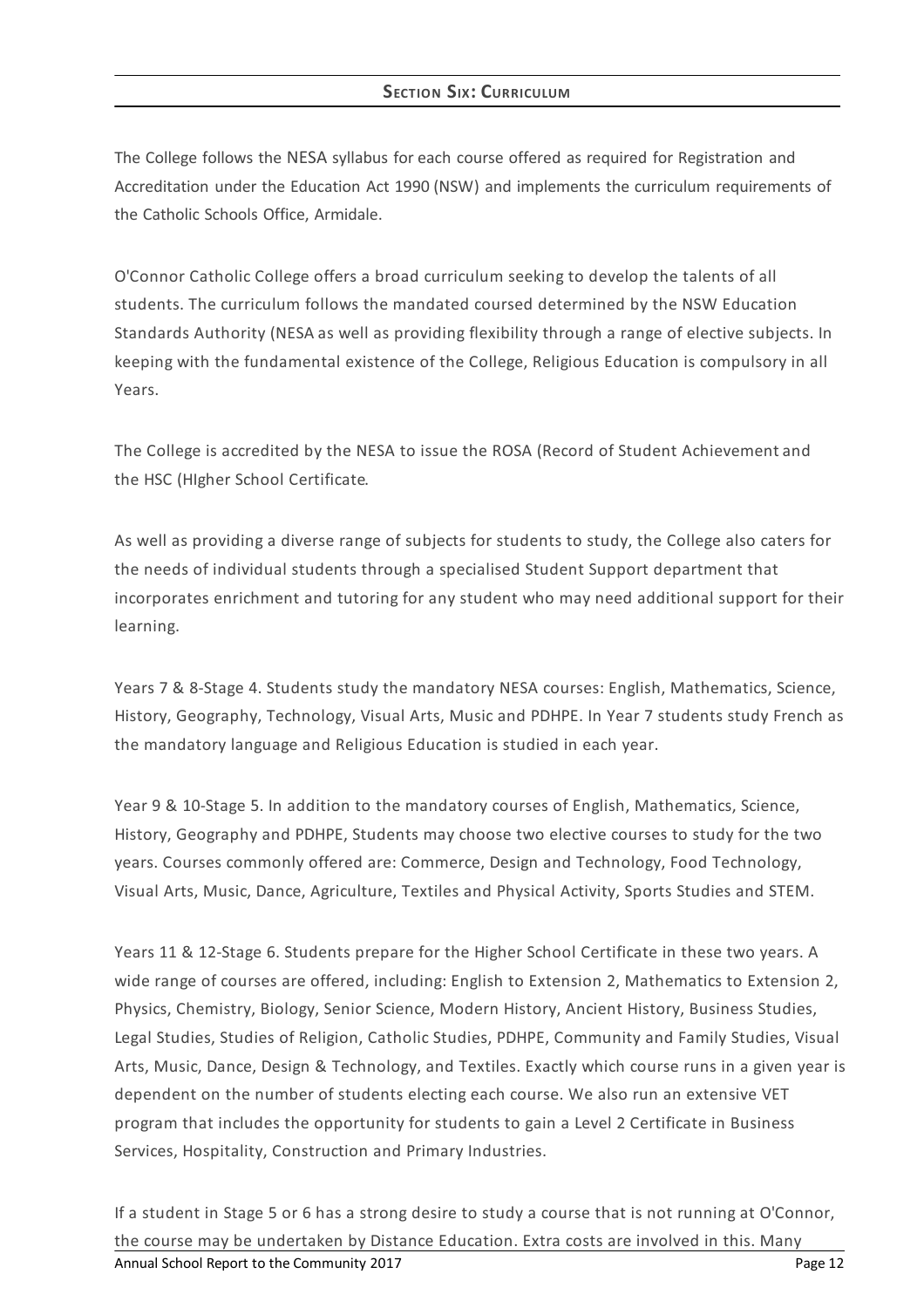students are electing to do TAFE courses whilst studying for their HSC.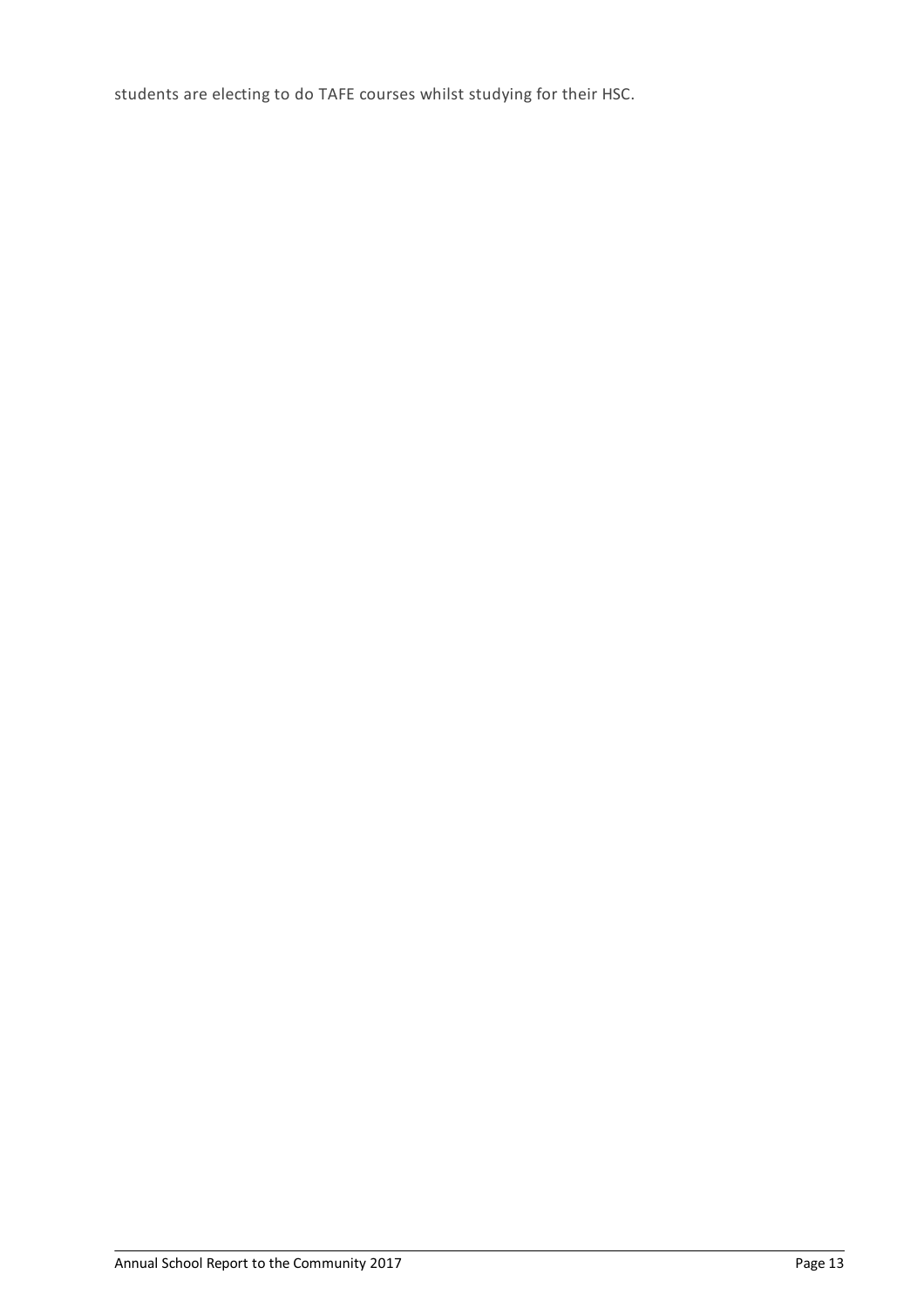# **SECTION SEVEN:STUDENT PERFORMANCE IN STATE-WIDE TESTS AND EXAMINATIONS**

The National Assessment Program – Literacy and Numeracy (NAPLAN) is an annual assessment for students in Years 3, 5, 7 and 9. NAPLAN assessment results provide valuable information about student achievements in literacy and numeracy. An analysis of these results assists College planning and is used to support teaching and learning programs.

The tables below show the percentages of students who achieved particular skill bands in numeracy and the aspects of literacy. The College results shown are compared to students nationally. Literacy is reported in four content strands (aspects): Reading, Writing, Spelling, Grammar and Punctuation. Numeracy is reported as a single content strand.

| <b>NAPLAN RESULTS 2017</b> |                 | % of students in the<br>top 2 bands |                  | % of students in the<br>bottom 2 bands |                  |
|----------------------------|-----------------|-------------------------------------|------------------|----------------------------------------|------------------|
|                            |                 | <b>School</b>                       | <b>Australia</b> | <b>School</b>                          | <b>Australia</b> |
|                            | <b>Reading</b>  | 20.00%                              | 29.00%           | 13.00%                                 | 16.20%           |
|                            | <b>Writing</b>  | 13.00%                              | 16.50%           | 39.00%                                 | 28.40%           |
| Year<br>7                  | <b>Spelling</b> | 27.00%                              | 32.90%           | 22.00%                                 | 15.50%           |
|                            | Grammar         | 16.00%                              | 28.80%           | 21.00%                                 | 18.80%           |
|                            | <b>Numeracy</b> | 27.00%                              | 33.10%           | 12.00%                                 | 13.90%           |

| <b>NAPLAN RESULTS 2017</b> |                 | % of students in the<br>top 2 bands |                  | % of students in the<br>bottom 2 bands |                  |
|----------------------------|-----------------|-------------------------------------|------------------|----------------------------------------|------------------|
|                            |                 | <b>School</b>                       | <b>Australia</b> | <b>School</b>                          | <b>Australia</b> |
|                            | <b>Reading</b>  | 16.00%                              | 21.00%           | 22.00%                                 | 21.30%           |
| Year<br>9                  | <b>Writing</b>  | 20.00%                              | 15.40%           | 19.00%                                 | 36.80%           |
|                            | <b>Spelling</b> | 17.00%                              | 22.20%           | 20.00%                                 | 21.70%           |
|                            | Grammar         | 24.00%                              | 19.00%           | 25.00%                                 | 25.40%           |
|                            | <b>Numeracy</b> | 17.00%                              | 24.00%           | 18.00%                                 | 16.00%           |

## **Higher School Certificate**

The results of the College's Higher School Certificate (HSC) candidature are reported for particular subjects. The table provided shows the percentage of students who achieved in the top two bands and shows comparison with results from previous years.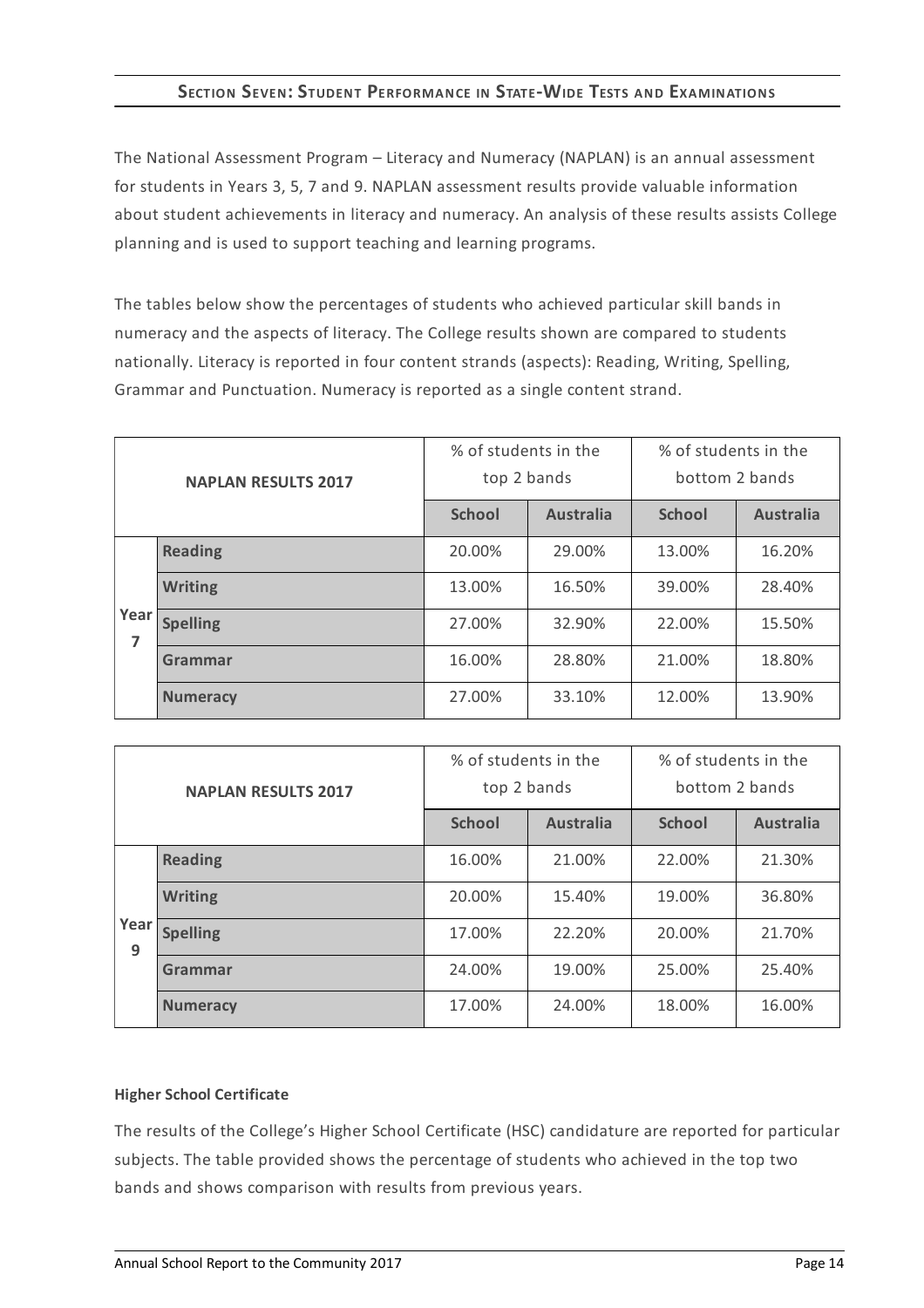|                                     | Percentage of students in top 2 bands (Bands 5 and 6) |              |               |              |               |              |  |
|-------------------------------------|-------------------------------------------------------|--------------|---------------|--------------|---------------|--------------|--|
| <b>Higher School</b><br>Certificate | 2015                                                  |              | 2016          |              | 2017          |              |  |
|                                     | <b>School</b>                                         | <b>State</b> | <b>School</b> | <b>State</b> | <b>School</b> | <b>State</b> |  |
| Studies of Religion 1               | 22%                                                   | 51%          | 62%           | 50%          | 35%           | 50%          |  |
| <b>English Standard</b>             | 0%                                                    | 8%           | 4%            | 13%          | 13%           | 16%          |  |
| <b>English Advanced</b>             | 14%                                                   | 57%          | 50%           | 62%          | 54%           | 63%          |  |
| Mathematics                         | 25%                                                   | 33%          | 25%           | 53%          | 8%            | 54%          |  |
| Personal Dev Health                 | 0%                                                    | 30%          | 31%           | 35%          | 20%           | 31%          |  |

In 2017 the number of students issued with a RoSA  $\Big|$  3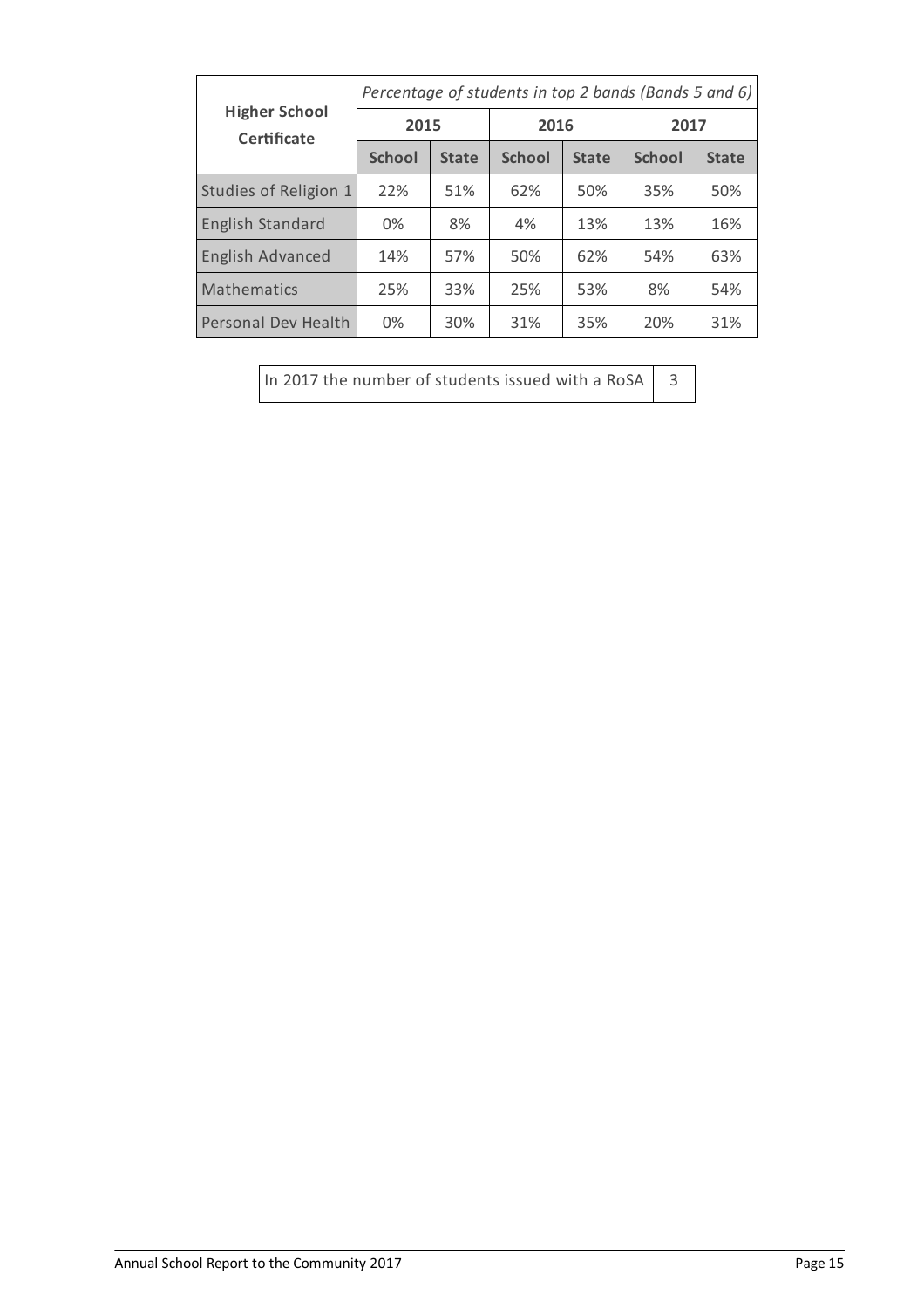## **Student Welfare Policy**

Our student welfare is based on the Core Catholic Principle of the Sanctity of Life and the Catholic value of the Life and Dignity of the Human Person. Each person is made in the likeness of God and we respect every member of our community. We focus on developing the whole person through many programs so that each person has the opportunity to flourish.

School based Pastoral Academic Care at O'Connor refers to the care of the whole person. It is based upon the belief in the dignity of the person. Research indicates that students with high levels of wellbeing are more likely to achieve high academically and complete school, have better health, and have greater participation in the workforce. Wellbeing is everyone's business. In 2017, we reimagined our Pastoral Care program to include learning and renamed it Pastoral Academic Care. All students participated in Pastoral Academic Care lessons on a range of area including goal setting, learning and study techniques, mental health, cybersafety, anti-bullying programs and developing good relationships. Our Pastoral Academic Care program is based on a positive psychology model.

No changes were made to this Policy this year.

The full text of the College's Pastoral Care Policy may be accessed on the College's website or at the administration office.

## **Discipline Policy**

Corporal punishment is expressly prohibited in this College. The College does not sanction administration of corporal punishment by College persons and non-College persons, including parents, to enforce discipline in the College.

All students have the right to a safe learning environment. Our discipline policy is designed to ensure that each person is respected and a restorative justice model is used. It is based on procedural fairness, clearly defined rights and responsibilities and the inherent dignity of each individual. There is a clearly outlined flowchart for teachers and staff to follow and this is discussed regularly at staff meetings and school assemblies. Behaviour that interrupts learning is managed in a way so as to respect and improve the learning outcomes for all.

No changes were made to this Policy this year.

The full text of the College's Student Discipline Policy may be accessed on the College's website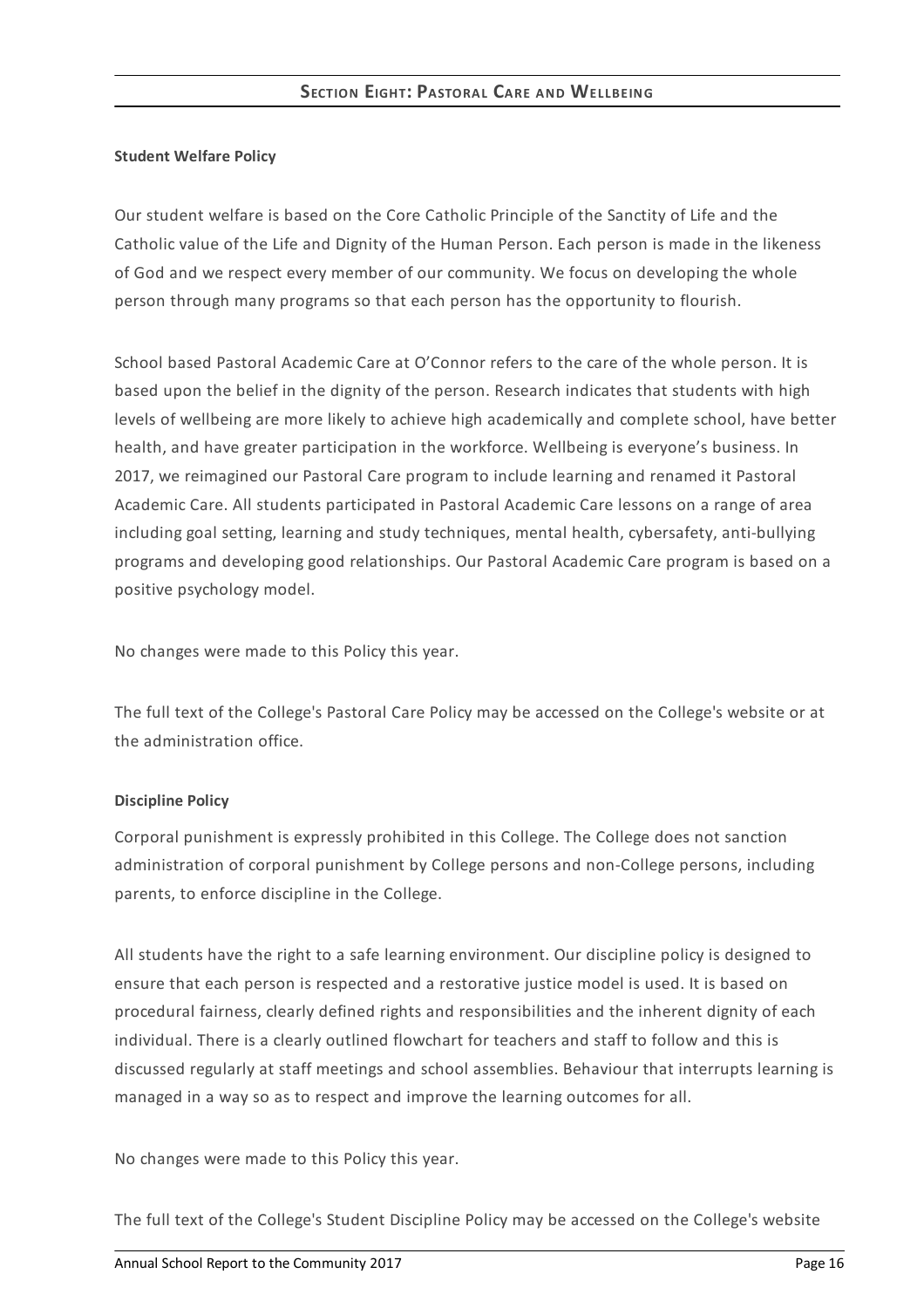or at the administration office.

### **Bullying Prevention and Intervention Policy**

The Catholic Schools Office, Armidale has established a *Student Anti-Bullying Policy* which is implemented by our school and all systemic schools in the Diocese. It provides a framework for school communities to work together to prevent and address issues of student bullying, in order to build respectful relationships that respond effectively and sensitively to the needs of each person. The Catholic Schools Office (CSOmonitors the implementation of this policy. No changes were made to the policy this year.

The full text of the *Anti-Bullying Policy* may be accessed on the School's website, the administration office or at the CSO website.

### **Complaints and Grievances Resolution Policy**

The Diocese of Armidale has established a *Staff Grievance Policy* which is implemented by our school in the Diocese. Each school also has an individual Grievance Policy and Procedure for dealing with matters at a school level. The rationale for these policies is that within the reality of the schooling experience, it is recognised that, from time to time, misunderstandings and differences of opinion will occur, and that these need to be resolved satisfactorily. Addressing such matters within a framework of dignity, respect and truth can provide powerful opportunities to model the love of Christ in the reality of our contemporary world. The Catholic Schools Office monitors the implementation of these policy. No changes were made to the policy this year.

The full text of the individual policies may be accessed on the School's website, the administration office or at the CSO website.

#### **Initiatives Promoting Respect and Responsibility**

O'Connor's Pastoral Academic Care (PAC program is based on evidence that learning and wellbeing are inextricably linked. Our PAC Program includes coaching, learning conversations and goal setting. The PAC teacher plays a very important role in monitoring and building well-being. The Student Diary is based on a strengths based approach. The key elements of the student diary are designed to help students strive, thrive and flourish.

Students participate in many school based activities to promote social justice. The St Vincent de Paul chapter and the Z-Club are just two ways students can help our community and the wider world. St Vincent de Paul's Paupers Banquet, Winter Appeal and Christmas Appeal are just some of the ways social justice and care for others are promoted. The Z Club aims to improve health and education for underprivileged women in our world. The Z-Club makes birth kits for women in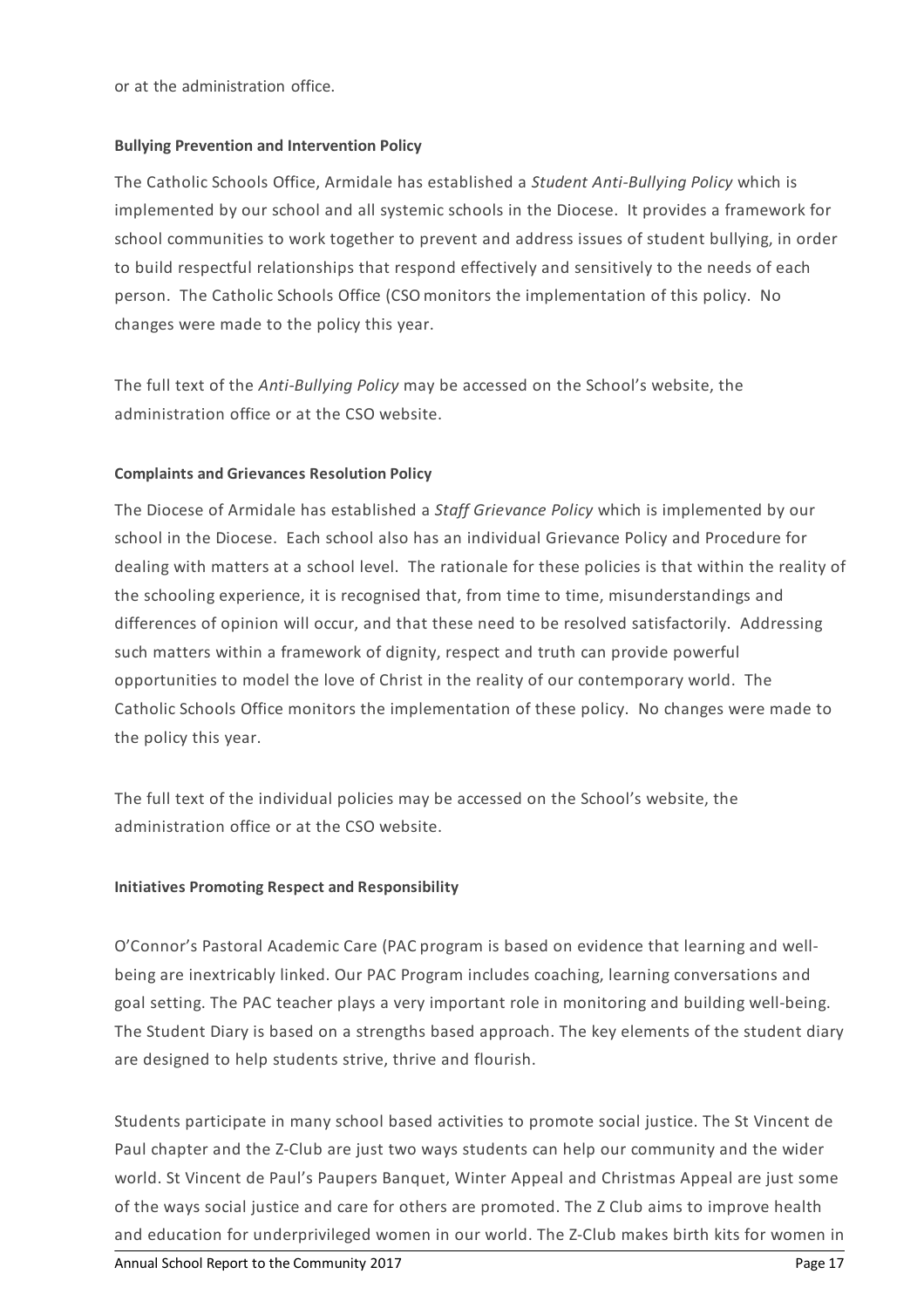developing countries and toiletry packs for the local Women's Shelter.

These initiative promote respect and responsibility for the world around us. They reinforce respect for others and promote both individual and collective responsibility for the welfare of others.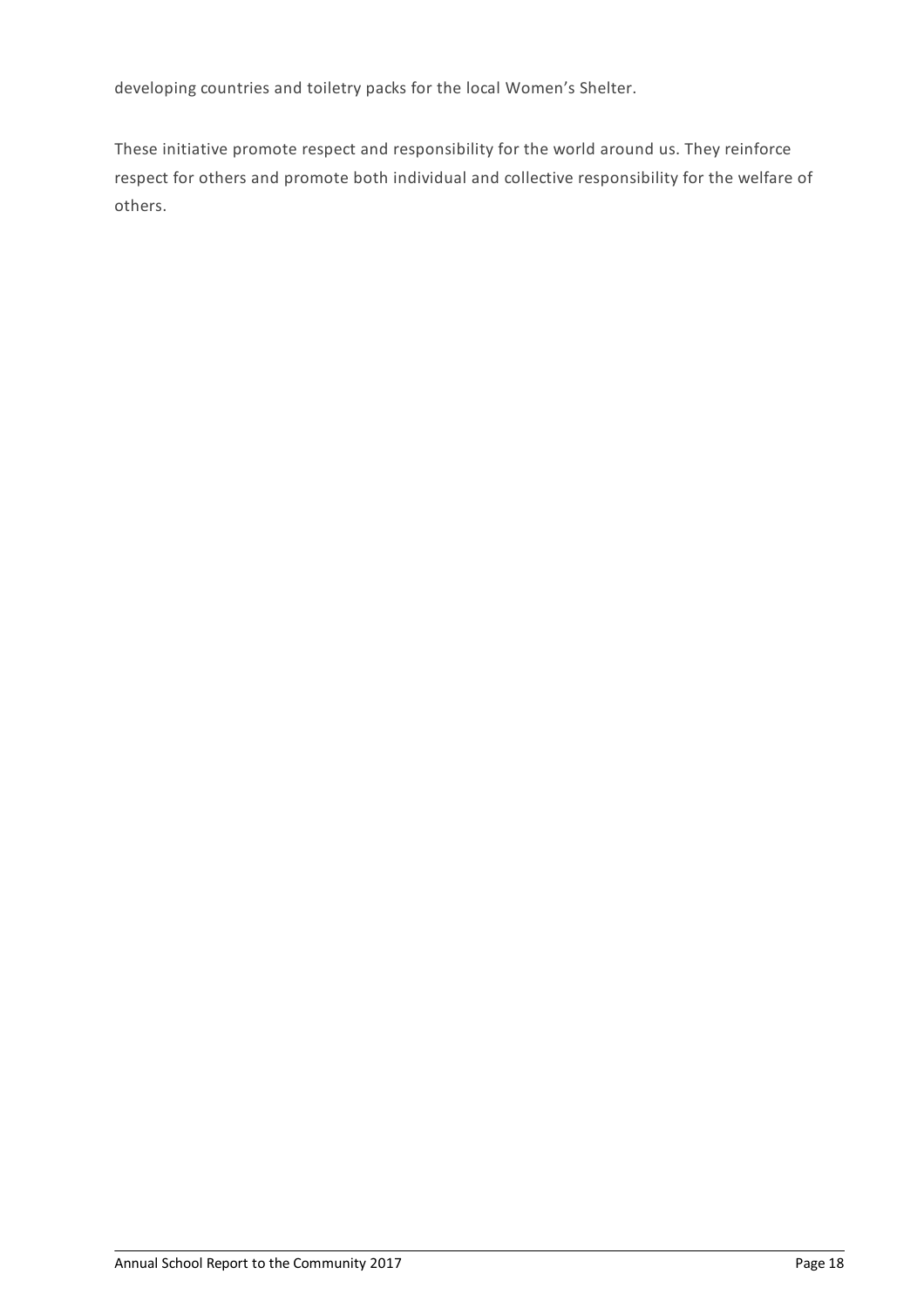## **SECTION NIN E: SCHOOL REVIEW AN D IMP ROVEMEN T**

Each year, the College develops an Annual Improvement Plan indicating the intended key improvements for student learning outcomes. The plan is drawn from the College's Strategic Improvement Plan and informed by the Catholic School's Office Annual Improvement Plan. The College engages in an annual evidence-based evaluation of its effectiveness against these external standards in collaboration with the Schools Consultant.

## **Key Improvements Achieved in 2017**

Our key areas on our Annual Improvement plan for 2017 were Mission & Evangelisation; Learning & Teaching; and Leadership. The main goal for Mission and Evangelisation was to enhance the faith life of our College to make it more vibrant. The employment of a LaSallian Youth Minister greatly enhanced faith formation of our students.

In the Learning and Teaching area, whole school initiatives based on the research from Lyn Sharratt were implemented to make the learning explicit and visible for all. Learning Intentions, Success Criteria and Learning Walks were introduced and are being embedded across the school. Staff are working in a collaborative way to interpret data and plan for learning growth for all students building capacity and leadership. The HSC class of 2017 achieved excellent results showing learning growth across their years of schooling. In 2017 89% of all courses achieved results in the top 2 bands an increase of 17% across the school demonstrating the diverse talents of the students. Two students' major works for Textiles and Design were chosen for TexStyle Exhibition and one was chosen for the Shape Exhibition. One student's essay for Music 2 was selected for Encore.

## **Priority Key Improvements for 2018**

*Our vision is a faith filled Catholic Professional Learning Community, founded on faith & focused on learning, working collaboratively to enhance the learning for all, resulting in students who are creative, confident and informed people ready to make a real difference in our world.*

A Catholic Professional Learning Community has a number of key focus points taking place in a Catholic context including: Focus on Learning; Culture of Collaboration; and Results Orientation. Our main goals in 2018 are designed to continue to improve in these key areas.

## Faith Formation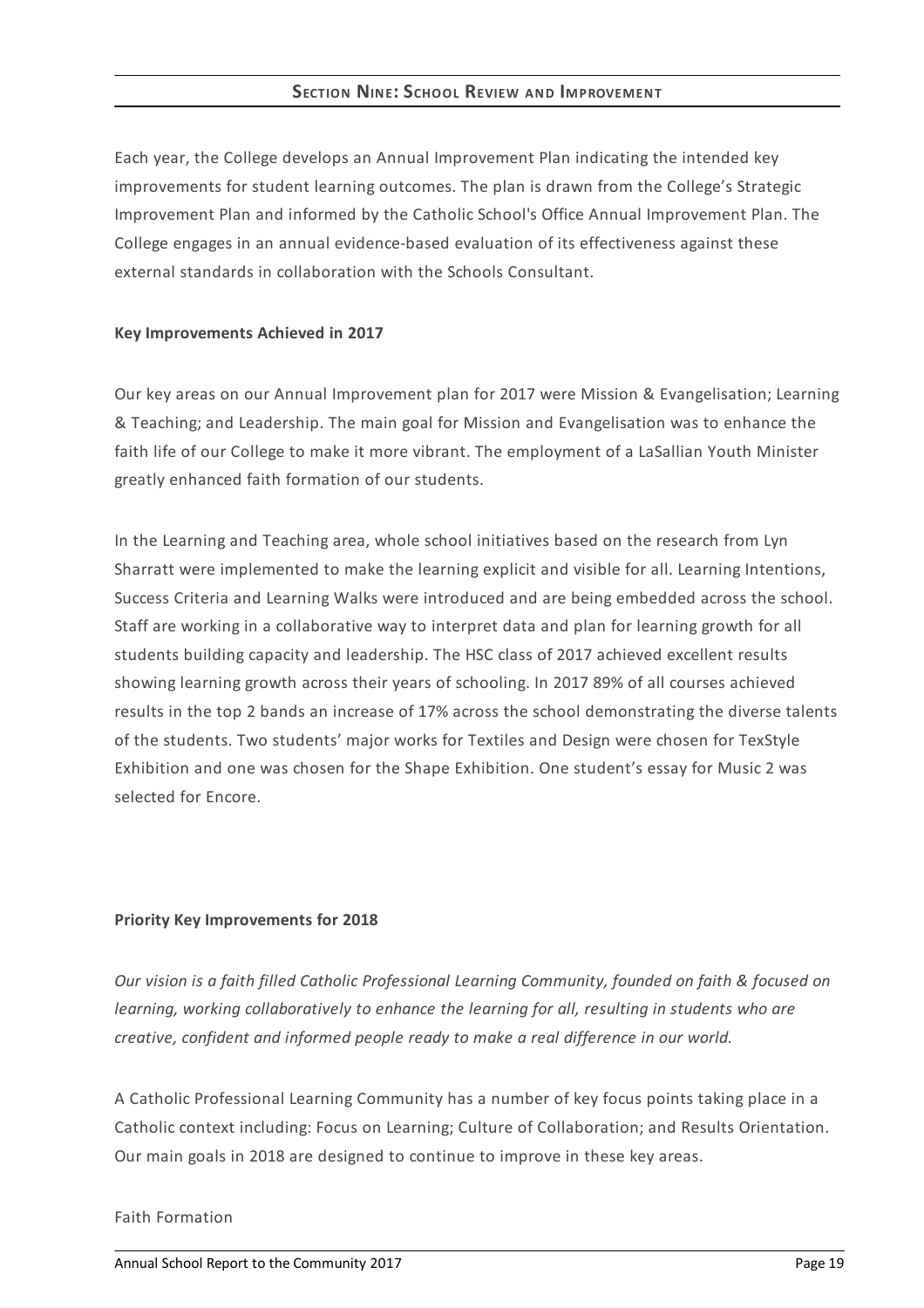- To ensure Catholic Core Principles & Values are understood and embedded in learning programs.
- To increase the involvement of students in parish life and engage in Year of Youth.

# Learning

- To work towards the development of guaranteed & viable curriculum.
- To ensure differentiation underpins teaching & learning.
- To guarantee engaging & effective learning environments.

# Collaboration

- To ensure pastoral academic care is a focus for the whole school community.
- $\blacksquare$  To develop effective Professional Learning Teams.
- $\blacksquare$  To develop leadership to align with the Professional Learning Community framework.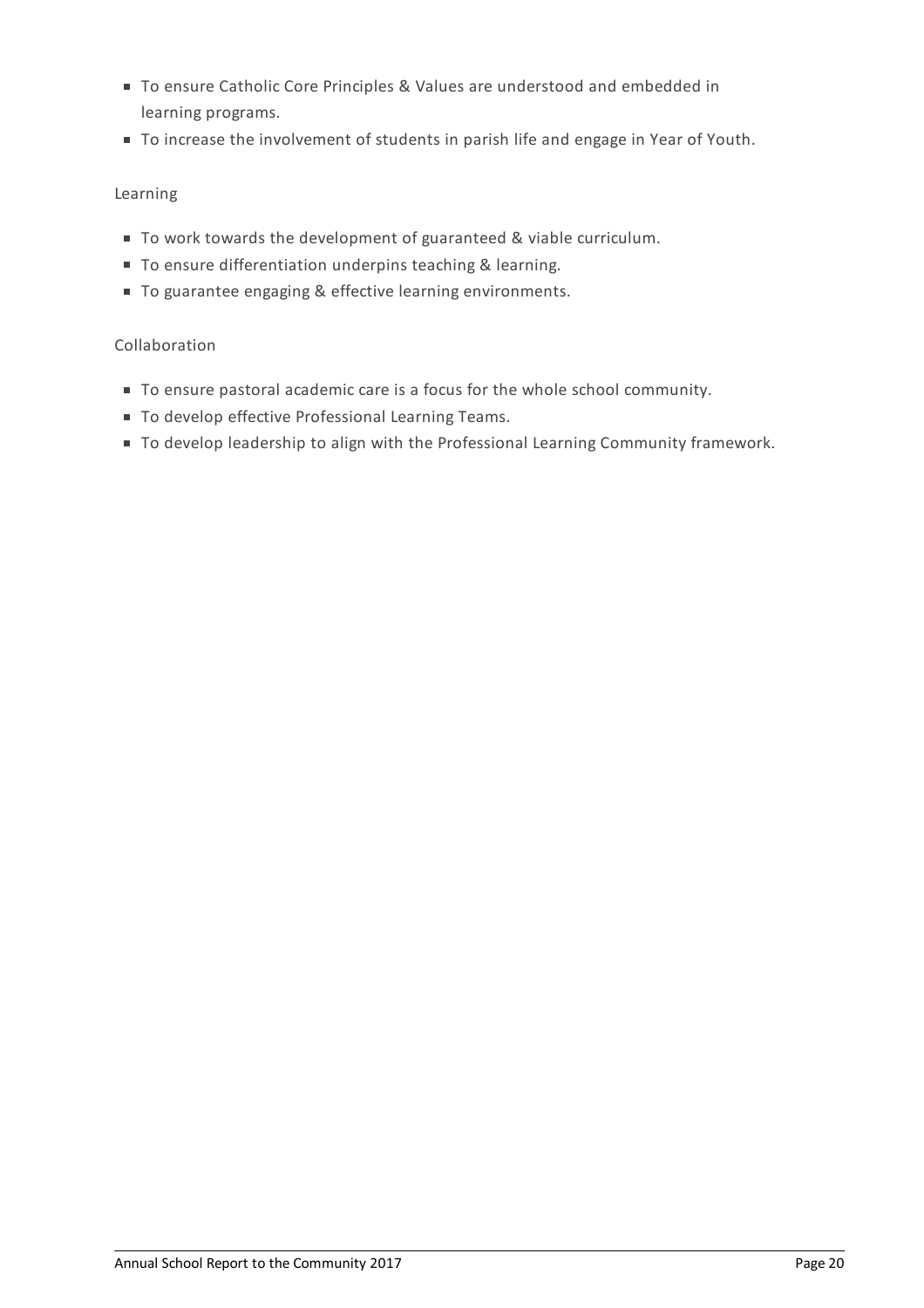# **SECTION TEN: PARENT, STUDENT AND TEACHER SATISFACTION**

The opinions and ideas of parents, students and teachers are valued and sought. Their suggestions are incorporated into planning for and achieving improved outcomes for students. This year, the College has used a variety of processes to gain information about the level of satisfaction with the College from parents, students and teachers.

### **Parent Satisfaction**

The Catholic Schools Office, Diocese of Armidale contracted 'Survey My School to conduct surveys of parents, students and staff in all of its schools in the Diocese. Below are some results of the parent survey for O'Connor. In summary the satisfaction were scored as follows

Strongly Disagree -0, Disagree -1, Agree -2, Strongly Agree -3

For all statements parents average rank was 2 - 3. The highest level of satisfaction was for

- The school is a safe place for my child.
- The staff at this school take an interest in my child.
- The school communicates clearly that it has high expectations for student attendance, engagement and outcomes.
- I would recommend this school to others
- The school is well maintained

Some of the free response comments from parents to the question *'One thing that I particularly like about our school is …'* included

- **Teachers are involved in the students learning outcomes and are happy to make time to** talk to parents.
- Pastoral care
- The high expectations
- The support of all teachers and the very positive and happy environment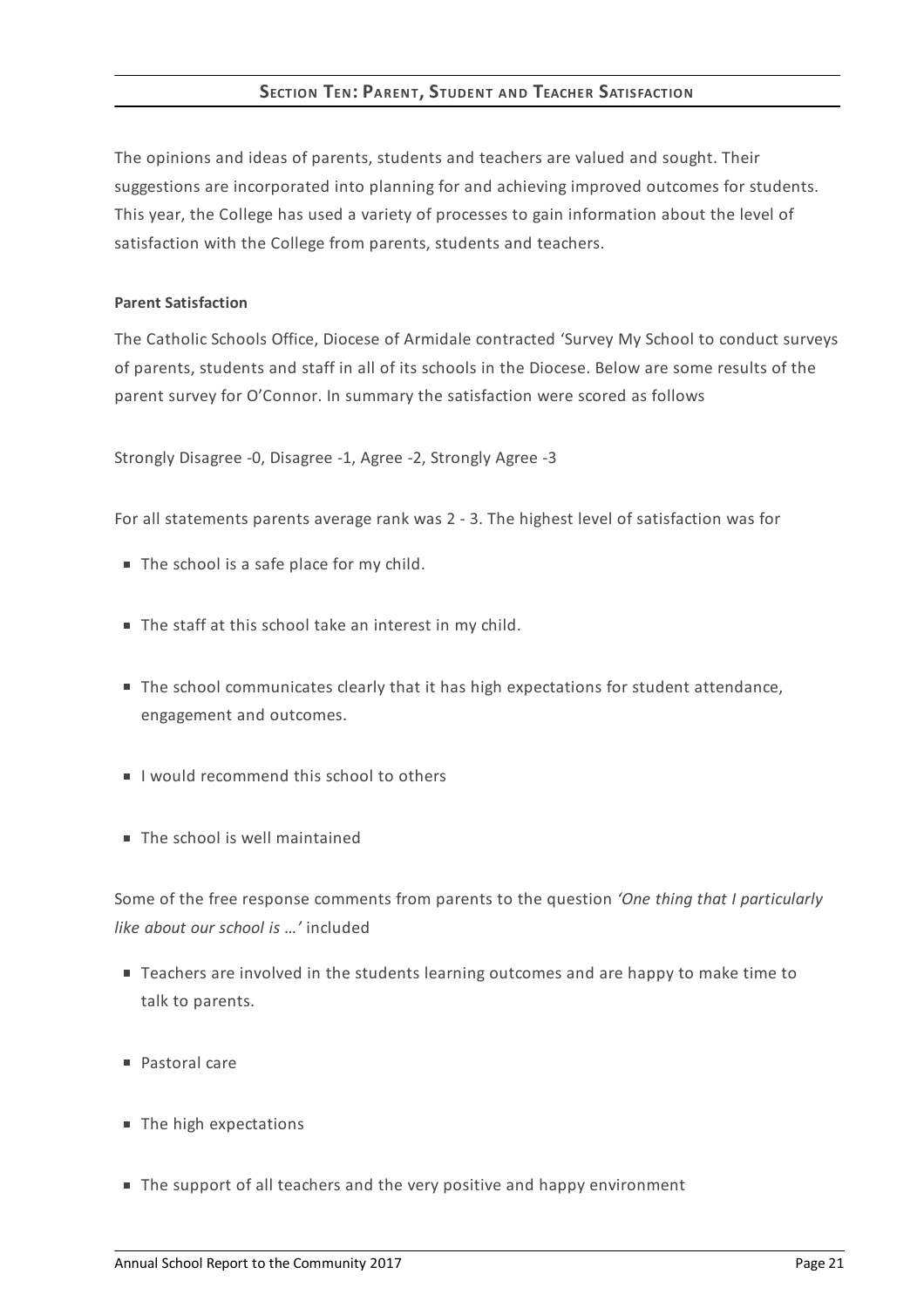Safety, respect, treat others well, lovely uniform, enhanced learning environment

# **Student Satisfaction**

The highest level of satisfaction from the students was for

- $\blacksquare$  I feel safe at this school
- I would recommend this school to others
- All of my teachers encourage me to do my best
- **I** regularly use technology at my school
- I am encouraged to care for others
- This school celebrate student achievements

Some of the free response comments from students to the question *One thing that I particularly like about our school is* included:

- I like how we can all get along in a safe and supportive learning environment. I also like how supportive my teachers are of me and how they are readily give me feedback
- We are encouraged to join and participate in extracurricular activities.
- The teachers and students are more involved with each other's wellbeing within school You are welcome and encouraged to do your best.
- The overall positive experience students are exposed to and the senior support offered. Good staff that try to help every student do they best
- We are focused on our learning, and we've got great teachers who are passionate about helping us grow and learn. The sense of community and that it's small enough that you can get along with people from all years

# **Teacher Satisfaction**

The highest level of satisfaction from the staff was for:

- The school communicates clearly that it has high expectations for student attendance, engagement and outcomes.
- I would recommend this school to others
- School Leaders at this school know me as a person and support my wellbeing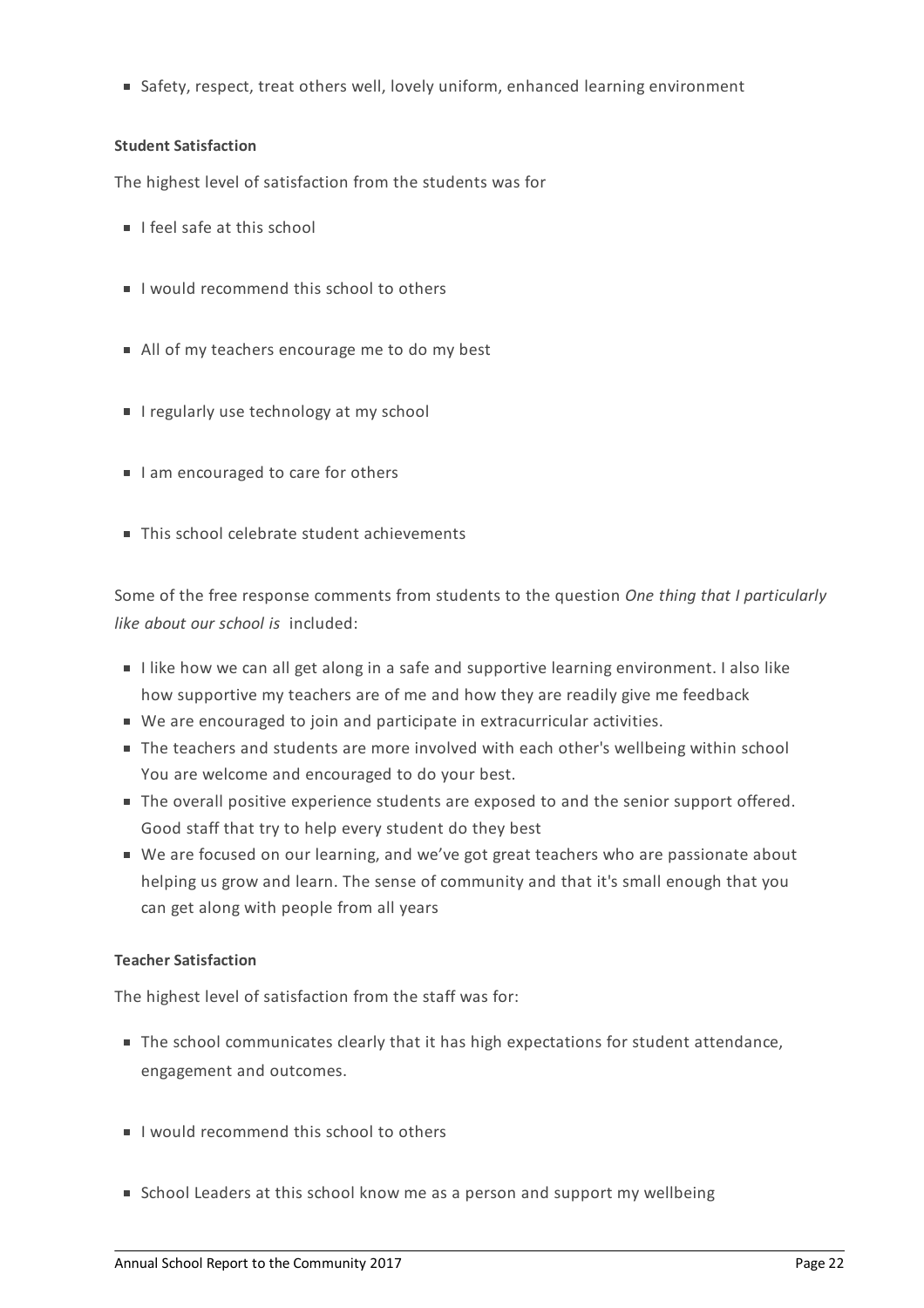- My school encourages a climate conducive to staff professional learning and improvement in practice
- This school celebrate student achievements

Some of the free response comments from staff to the question *One thing that I particularly like about our school is* included:

- Our students
- The feeling of community Staff collegiality and care
- Students are engaged and teachers are positive with their teaching
- The students on the whole are receptive to learning and engaged with the education process. The staff are on the most part collegial and provide an enjoyable working environment.
- Our excellent grounds and facilities and our sense of community.
- How it values education for the whole child. when students and staff enjoy learning together
- Our sense of community and the great collegiality that permeates our professional interactions.
- The collaboration that occurs between staff members builds and encourages each other.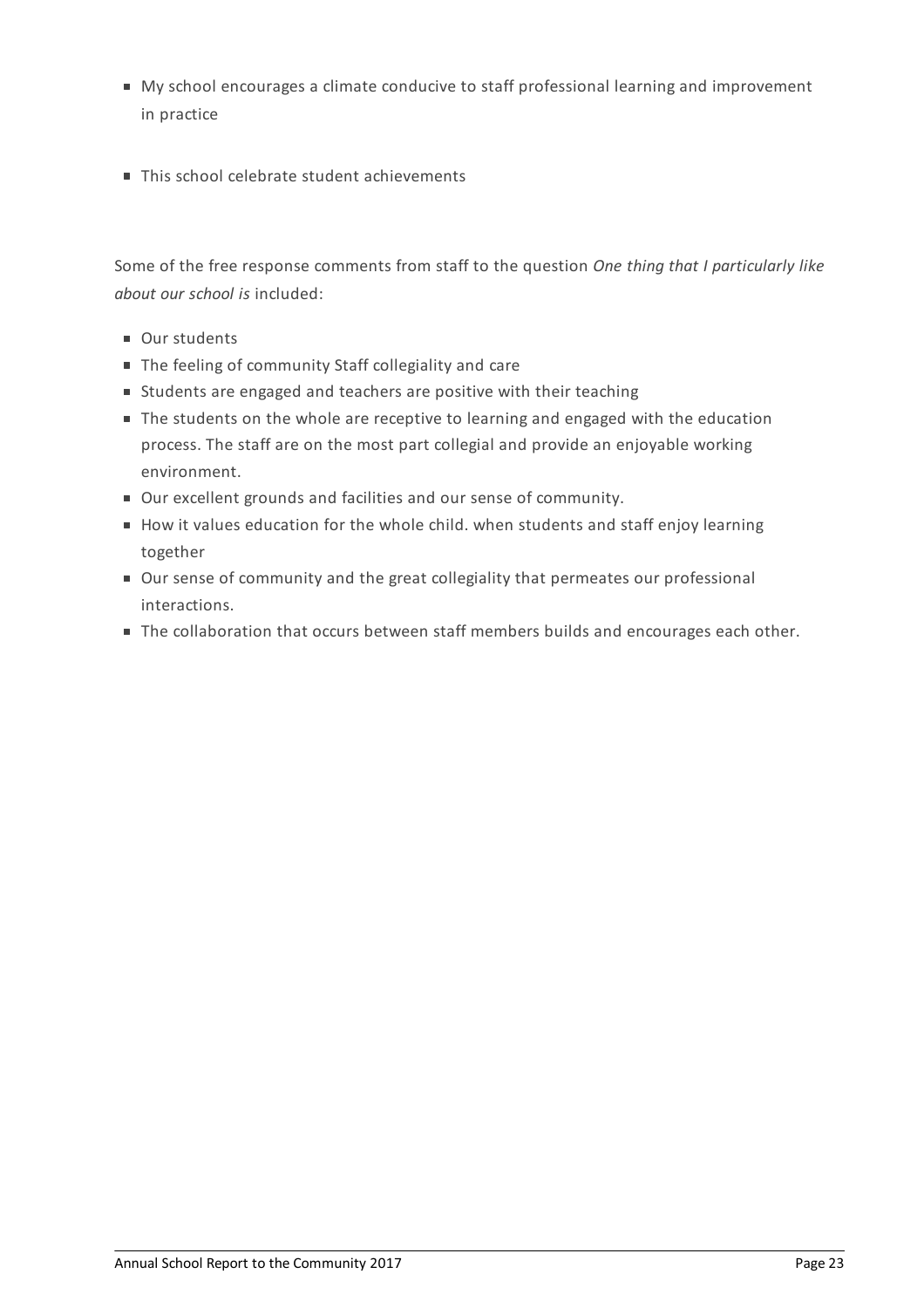# **SECTION ELEVEN: FIN AN CIAL STATEMEN T**



This School Financial Information is based on the detailed information provided to the Commonwealth Government in the Commonwealth Financial Questionnaire. School Financial Information for the 2017 year is detailed below:

| <b>RECURRENT and CAPITAL INCOME</b>       |              |  |  |  |
|-------------------------------------------|--------------|--|--|--|
| <b>Commonwealth Recurrent Grants</b><br>1 | \$6,524,431  |  |  |  |
| Government Capital Grants <sup>2</sup>    | \$0          |  |  |  |
| State Recurrent Grants <sup>3</sup>       | \$1,959,383  |  |  |  |
| Fees and Private Income <sup>4</sup>      | \$2,011,524  |  |  |  |
| Other Capital Income <sup>5</sup>         | \$67,016     |  |  |  |
| Total Income                              | \$10,562,354 |  |  |  |

| <b>RECURRENT and CAPITAL EXPENDITURE</b>   |             |  |  |  |
|--------------------------------------------|-------------|--|--|--|
| Capital Expenditure <sup>6</sup>           | \$80,538    |  |  |  |
| Salaries and Related Expenses <sup>7</sup> | \$6,863,054 |  |  |  |
| Non-Salary Expenses <sup>8</sup>           | \$2,532,655 |  |  |  |
| <b>Total Expenditure</b>                   | \$9,476,247 |  |  |  |

#### **Notes**

- 1. Commonwealth Recurrent Grants includes recurrent per capita grants and special purpose grants.
- 2. Government Capital Grants includes all capital grants received from the Commonwealth